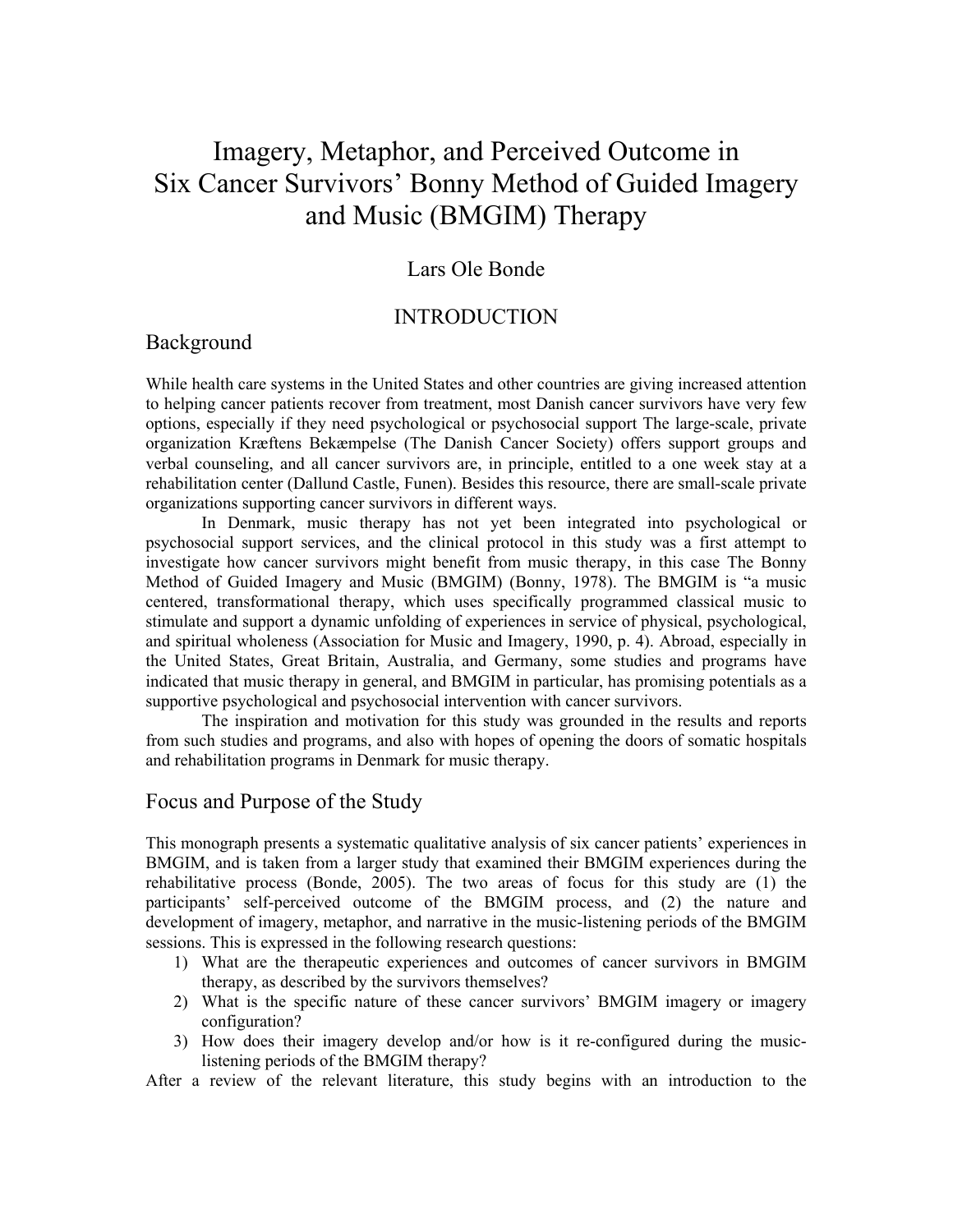participants and the clinical setting. Then follows a method section describing the procedures of data collection and data analysis. Results are reported in three subsections, one on the study of perceived outcome, one on the study of imagery and image configuration, and one with proposals of a grounded theory. The monograph ends with a discussion of the meaning of the findings and their possible implications for further research and clinical practice.

## RELATED LITERATURE

## BMGIM for Persons with Cancer

One way of categorizing the literature on BMGIM in cancer care is to distinguish between quantitative and qualitative studies. In this way, the goals and outcomes of this research can be readily identified and compared.

Quantitative studies have tended to focus on the outcomes of BMGIM therapy. Burns (1999, 2001) demonstrated significant improvement in both mood and quality of life (Qol) scores of the experimental group, in which four cancer survivors received 10 BMGIM sessions, with the tendency maintained at follow-up. Bonde (2005) also found that 10 sessions were sufficient to induce positive mood and QoL changes and sustain them at follow-up. McKinney and Clark (in press) investigated the effectiveness of six BMGIM sessions on distress, life quality, and relevant endocrine markers in women recovering from treatment for non-metastatic breast cancer. The results demonstrated that BMGIM sessions significantly reduced levels of depressed mood and total mood disturbance, increased emotional and social well-being, and decreased intrusive thoughts and avoidance behaviors related to cancer. However, in contrast to Burns' (1999, 2001) and Bonde's (2005) study, the observed changes in depressed mood and total mood disturbance were not sustained through a 6-week follow-up.

Pienta (1998) investigated the effects of Group Music and Imagery (GMI) on wellbeing and self-esteem (self-acceptance) with cancer survivors. Four out of eight cancer survivors completed the study. All had breast cancer and ranged from 37-51 years of age. The Rosenberg (1979) Self-Esteem Scale and the Cantril's (1965) Self-Anchoring Striving Scale were completed before and after GMI. An increase in self-esteem occurred in three of the four subjects, and an overall increase in well-being occurred in all four subjects after six  $1 \frac{1}{2}$  hour GMI sessions. The themes that emerged were focused on concerns about living to a happy old age, maintaining health for self and family, experiencing enjoyment of life for self and family, and fear of death.

These studies suggest that BMGIM can be effective in alleviating mood disturbance and improving quality of life. However, none of these quantitative studies address the issue of imagery processes or configuration.

In contrast to the quantitative literature, qualitative studies have tended to focus on the experiences of individual cancer patients in BMGIM (in case study format), and have increased our understanding of how BMGIM may assist cancer survivors in the recovery process. One example is Hale (1992), who reported how a middle-aged woman explored the wounds to her psyche and her physical body as part of her recovery from a mastectomy. Over the course of 26 BMGIM sessions, she struggled successfully to develop a positive self-image, build an ability to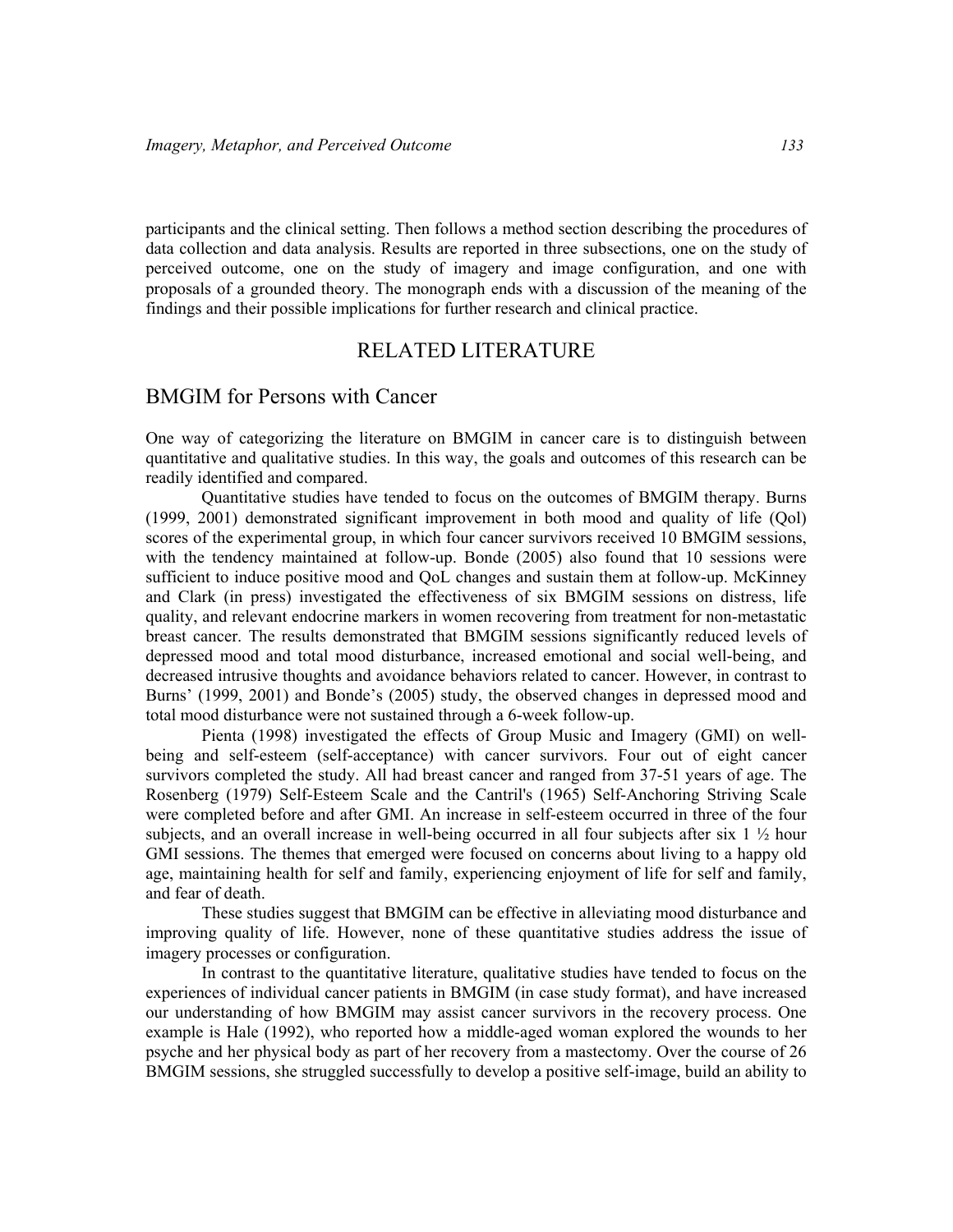trust herself and others, and to manage her fear. However, Hale's (1992) study, along with the existing qualitative literature, does not focus on the development of the imagery or the configuration of imagery metaphors.

## Categories and Processes of Imagery within BMGIM

From a theoretical as well as from a clinical point of view, imagery and its development is considered primary in BMGIM. Goldberg (2002) defines "music, imagery, and emotion as the primary elements of the BMGIM experience" (p. 360). "Imagery" includes "images in all sensory modalities" as understood to be visual, auditory, olfactory, gustatory, tactile, along with "kinesthetic images, body sensations, feelings, thoughts and noetic images (an intuitive sense of imaginal events that arise outside of other imagery modes)" (p. 360). With slight variations in the wording, this definition is a standard categorization, found in GIM course manuals or introduction folders, and used to explain "imagery" to clients and students. Grocke (1999) suggested a more comprehensive categorization system with 15 categories of imagery experiences: 1) visual experiences, 2) memories, 3) emotions and feelings, 4) body sensations, 5) body movements, 6) somatic imagery, 7) altered auditory experiences, 8) associations with the music and transference to the music, 9) abstract imagery, 10) spiritual experiences, 11) transpersonal experiences, 12) archetypal figures, 13) dialogue, 14) aspects of the Shadow or Anima or Animus, and 15) symbolic shapes and images.

The BMGIM literature also includes some applications of narrative structures on clinical material. Clark (1995) examined Campbell's Jungian account of the Hero's Journey as a powerful mythological pattern often found as unconscious patterns in BMGIM clients' travels and therapeutic processes. Wesley (1998-99) also relied on Campbell's description of the Hero's Journey in a BMGIM case study. However, she reduced the seven stages to three 'major components': departure, initiation, and return. Short (1997) described how the fairy tale may be one narrative form of the developmental process Jung called Individuation. In a case study, she identified how the fairy tale "Snow White and the Seven Dwarfs" served as a (partial) matrix for her client's process.

A basic narrative structure found in fairy tales and other tales is outlined in Propp's "Actant model" (Larsen, 2003). The protagonist is the subject who has a problem and a project, namely the focused solution of the problem. The object is what the protagonist is aiming at. The helper is a person or creature that supports the subject, while the opponent or antagonist tries to prevent the subject from reaching her goal. The identification of helper and opponent may be considered a core issue in the explorative BMGIM experience.

Bonde (2000) investigated the relationship between imagery, metaphor and narrative in the clinical BMGIM literature, and based upon this and additional clinical material, he suggested three experiential levels (or levels of metaphors) in BMGIM. Theoretically, this theory was based on Ricoeur's hermeneutic theories of metaphor and narrative (Ricoeur, 1978; 1984). These three levels are: 1) the narrative episode, configured around a core metaphor, 2) the narrative configuration of the self, and 3) the complete narrative. Each of these will be discussed in the following section.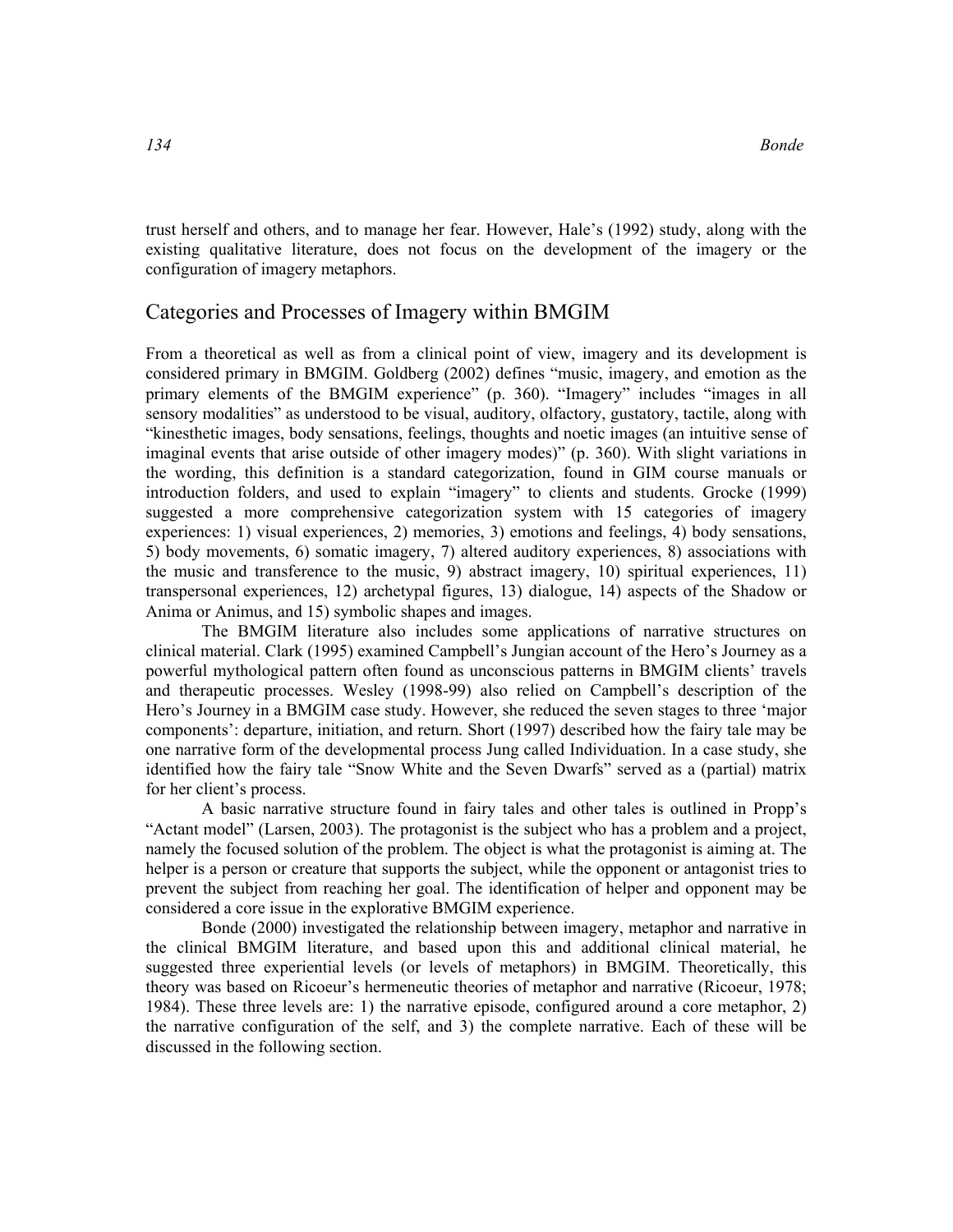## Levels of Metaphor

At the first level of metaphor, the narrative episode, core metaphors emerge. A core metaphor is based upon a specific image that highlights an important problem area, either as a metaphor of the problem itself or an element of the problem and a possible solution. For example, in her imagery, Winnie (one of the study participants) explored a very special garden, where she met an angel and a little girl. In the postlude she related the imagery to her experience of death. The images on which the metaphors are based are often included in a mandala<sup>1</sup> (if present), contained within the transcript, or identified by the client him/herself.

At the second level, *the narrative configuration of the self*, some of the core metaphors may be metaphors of the *self.* At level two, the client explores an imagery situation of special quality, enabling her/him to give a precise metaphoric characterization of the self, the situation, the obstacles, the defense, and the potential for resolution and/or healing (Clark, 1995). In her fourth session, Inge (another study participant) met an eagle and was transformed into the eagle, a bird of prey with which she had no previous experience. She realized that the eagle represented new potentials of the self.

At the third level, *the complete narrative*, the configuration of metaphors into larger units is the core characteristic. One of Pia's (another study participant) journeys unfolded as a fairy tale, quite close to H.C. Andersen's story of *Thumbelina* (Bonde 2005a). In level one, conflicts are configured in the imagery in small units or episodes: the core metaphor becomes part of a series of actions and transformations in a verbal, episodic narrative form. In level two, metaphors of the self are configured and reconfigured. This introduces the element of the plot: there is a protagonist and one or more antagonists, there is a conflict caused by someone or something, and there may be a solution or end to the conflict. Level three is defined by what Ricoeur calls emplotment: Single metaphors and small scenes are connected to narrative episodes through a simple plot, and a small story unfolds. Narrative episodes may be linked through a more elaborate plot, and the whole session may take the form of a coherent and complete narrative or story, similar to a fairy tale or a Hero's Journey. The complete stages of a Hero's Journey according to Campbell, as reported by Clark (1995) are: 1) the call to adventure, 2) supernatural aid, 3) crossing the threshold of adventure, 4) trials and tasks, 5) reaching the nadir, 6) receiving the boon, and 7) return.

#### Summary of Literature

-

When examined as a whole, the literature suggests that BMGIM sessions have broad supportive potential in the rehabilitation of cancer survivors. It also provides definitions of imagery and categorizations of imagery experiences, and some narrative structures or matrices have been identified. However, the literature does not include studies of clients' perceived outcome, or indepth studies of how metaphors or narratives are configured within the imagery experience itself. Only the theoretical proposition of Bonde (2000) suggests how imagery, metaphor, and

<sup>&</sup>lt;sup>1</sup> Mandala is a Sanskrit word meaning 'circle' or 'whole'. In GIM a mandala is a drawing in a circle, representing the self and its borders. It is an opportunity for the client to summarize her experiences in one session, after the music travel.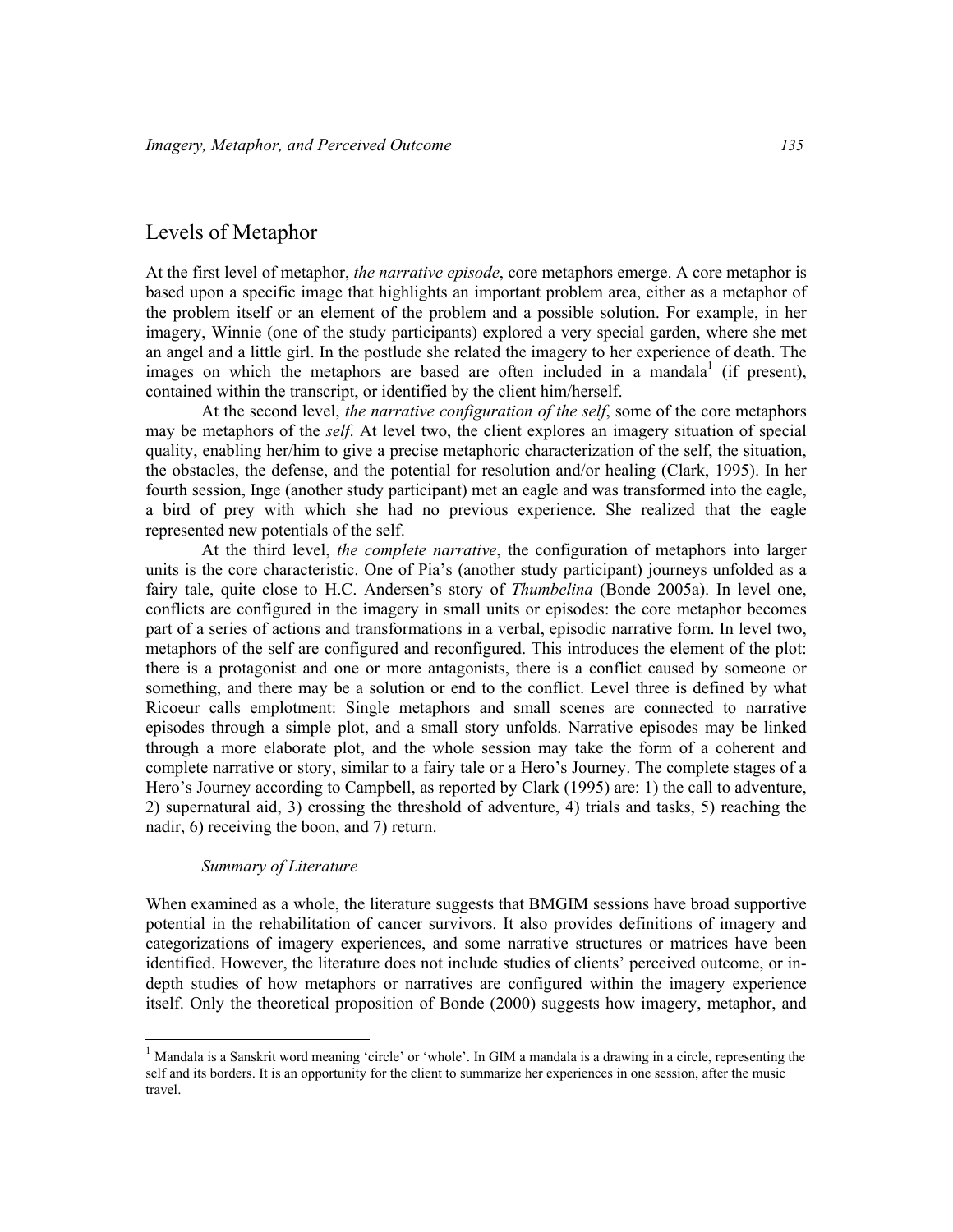narrative are connected, but this proposition has not been directly examined in the imagery of cancer patients.

#### Problem statement

This study therefore investigated how six cancer survivors perceive the process and outcome of BMGIM therapy, and how imagery, metaphor and narrative can be identified, described and understood in the music-listening periods of BMGIM sessions.

#### METHOD

#### Participants

The participants recruited for this study were six women diagnosed with cancer, ranging in age from 41 to 65, with mean age of 51. They were all mothers (one to three children), and half of them were divorced. Two participants had retired from their jobs, two were unemployed, while the last two were working again.

The six women volunteered through information folders available at the oncology department of the local university hospital, and at the local counseling office of the national, private support and research organization Kræftens Bekæmpelse (The Danish Cancer Society). The project was open to all cancer survivors irrespective of diagnosis. Five of the participants lived in Aarhus, the second largest town in Denmark (c 300,000 inhabitants), while one lived in a village in a rural area (70 miles Northwest). All participants completed a consent form.

 Volunteers met the following inclusion criteria: 1) aged between 30-65 years, 2) completion (or absence) of ongoing radiation and/or chemotherapy treatment a minimum of six weeks, and a maximum of 21 months, before project entry, 3) abstinence from recreational drugs, 4) limited smoking and alcohol intake, 5) no ongoing prednisone therapy, 6) no history of psychiatric problems, and 7) availability for the 26 weeks of the study.

Four of the participants had a diagnosis of breast cancer, while two had abdominal cancer. Five of the women in the study had gone through surgery followed by radiation, chemotherapy or both, while one had an inoperable cancer. The time that passed from the end of active medical treatment ranged from 7 weeks to 21 months.

While five of the six participants had successfully completed treatment, each was looking to examine, work through, and integrate their experiences of diagnosis and treatment. The participants in this study had chosen different strategies for their rehabilitation. Some of them did not receive any other forms of psychosocial support parallel to music therapy, while others had parallel consultations with psychologists or participated in self-help groups. This may have influenced the BMGIM experiences of the participants.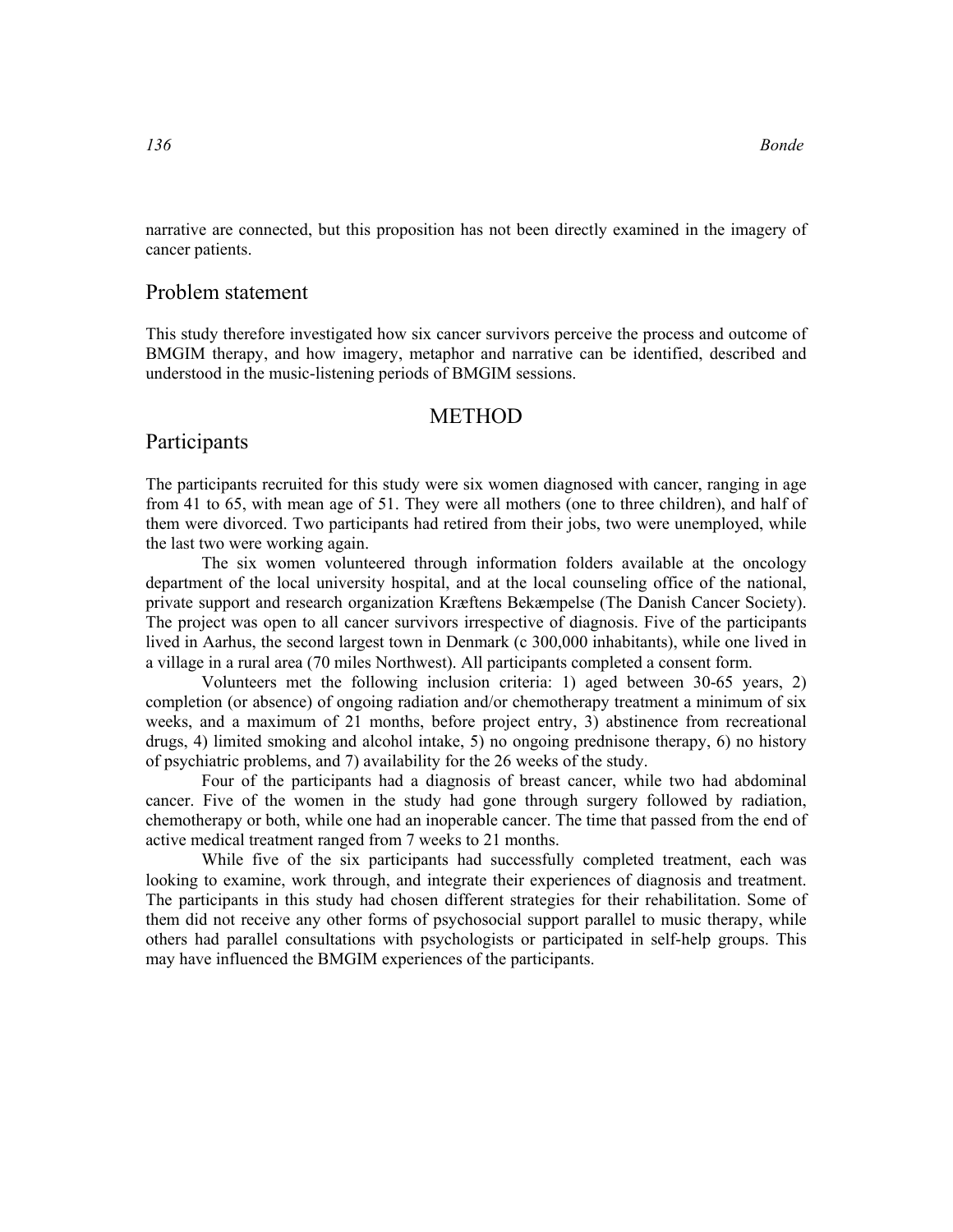## Procedure

Each participant received 10 BMGIM sessions, in most cases once every two weeks (sessions might have shorter or longer intervals due to vacation, illness etc.). Each session lasted approximately two hours and took place in the private practice of a BMGIM therapist with Fellowship in the Association of Music and Imagery (FAMI).

The session format was the traditional BMGIM session, divided into four stages (Bonny, 1978; Ventre, 2002):

- 1) A preliminary conversation (also called the "prelude") serves as an introductory dialogue to identify issues of importance to the client. A focus or goal for the session is defined, and the therapist notes the energy level and mood of the client before choosing the music (15-30 minutes).
- 2) An induction comprises a physical and/or psychological relaxation procedure leading to a focus on the client's inner world. This shift in focus is also called a transition to an altered state of consciousness. The therapist may offer the client a starting image before the music starts (5-10 minutes).
- 3) A music-listening period, wherein the client spontaneously images while listening to one of the standard music programs (Grocke, 2002) or other sequences of music developed by the therapist. During this stage there is an ongoing verbal dialogue between client and therapist. Bonny (1978) writes that the music-listening period involves three levels of experience: a prelude, a bridge and a heart or message (20-50 minutes).
- 4) After a return to a normal state of consciousness, a post-session integration (also called the "postlude") follows, wherein the client reviews the music and imagery experience. This review may include both a creative drawing (mandala) and a verbal sharing. The therapist helps the client relate the imagery experience to the focus of the session, and to experiences in previous sessions (30-40 minutes).

All sessions, with a few exceptions described later, followed this standard format. After each session, the participant filled out two self-report questionnaires in a room next to the therapy room.

In the first trial and assessment session, the therapist defined BMGIM as a method of self-exploration based on listening to specifically designed programs or sequences of Western classical music, in a relaxed state. The participant was encouraged to allow spontaneous images to come into conscious awareness and to share the experience with the therapist. Participants were informed that although BMGIM can be a comfortable and relaxing experience, it includes a broad range of experiences, some of which may not be comfortable. The therapist offered a broad definition of imagery, including visual and auditory images, emotions, physical sensations, sensory-kinesthetic experiences, memories, and transpersonal imagery.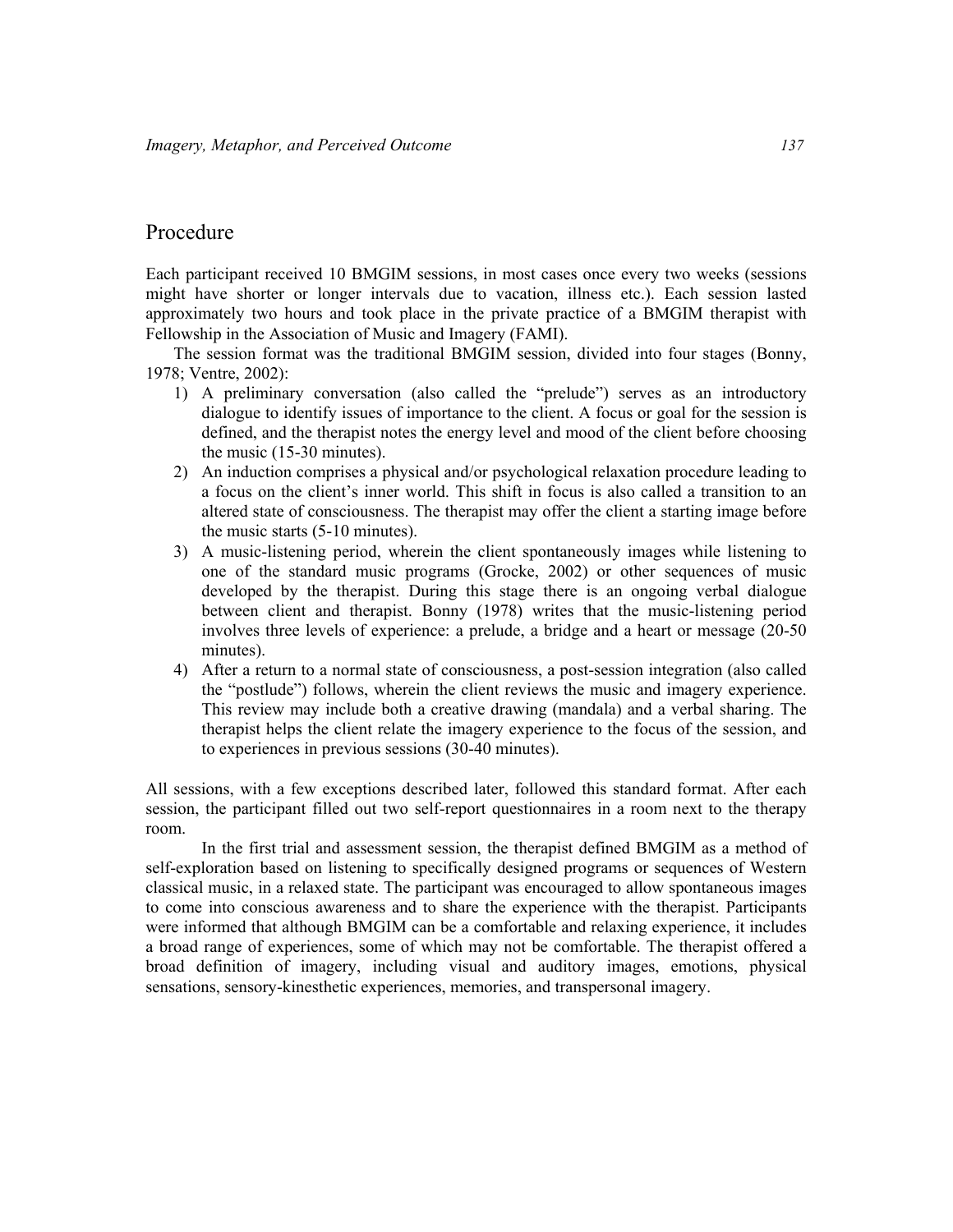## Materials

The therapy room was equipped with a CD Sound System, office chair, couch, a desk with paper and colors (pastels, chalks, etc.) for mandala drawing, and a mini-disc recorder with external microphone. During the music-listening period of the session, compact discs from the collection *Music for the Imagination* (Bonny & Bruscia, 1996) or other recordings of BMGIM music programs were used (Bonny & Mardis, 2001). The music listening periods of the sessions were recorded on mini-disc. The researcher then made transcripts and summaries of the sessions from these min-discs. Mandalas made by participants after the music-listening experiences were made by choice rather than as a required step in the therapy, so they were optional.

### Data collection

The investigation of the participants' experiences of BMGIM and its perceived outcome was based on qualitative interviews with all six participants. The interviews were semi-structured or, in a different terminology, respondent interviews (Robson, 2002 p. 270) — in that they were focused and guided by the interviewer/researcher. The interview guide included the following issues: 1) the participant's experience of the therapeutic process (including the music, the imagery and if desired, the mandalas), 2) evaluation of the questionnaires from a personal perspective, 3) BMGIM compared to other types of psychotherapy or support known by the participant, 4) thoughts on the potential of BMGIM in other phases of treatment, and 5) thoughts on BMGIM sessions as weekly or biweekly interventions. The interviews lasted from 1 hour 10 minutes to two hours, and the participants were encouraged to elaborate on any relevant experience and include other issues than those mentioned.

The participants decided the location of the interview. Four of the interviews took place in the participant's home, while two took place in the researcher's home. The interview guide was the researcher's "schedule" (Robson, 2002 p. 278), but the sequencing and wording of the questions were free, allowing the dialogue to develop in a fairly natural way. The respondents were familiar with the interviewer from the intake interviews, and they knew that he had studied the therapist's transcripts and the self-report questionnaires as a preparation for the interviews. This made the interview situation less formal, more personal and intimate. The interviewer encouraged all participants to speak freely and elaborate on short answers. All participants addressed themes related to the perceived meaning and outcome of the therapy.

The interviews were conducted 1-2 weeks after the completion of the series. They were transcribed, member-checked, and finally analyzed according to principles of grounded theory research (Creswell, 1995; Robson, 2002; Strauss & Corbin, 1995).

In order to investigate the specific nature of the imagery, the recordings of the musiclistening periods were carefully indexed, and the therapist's transcripts and notes of the BMGIM sessions were collected. The index (or chart) included information about the key elements of the session: induction, music, imagery, mandalas and therapist's comments (see Appendix 1 for an example).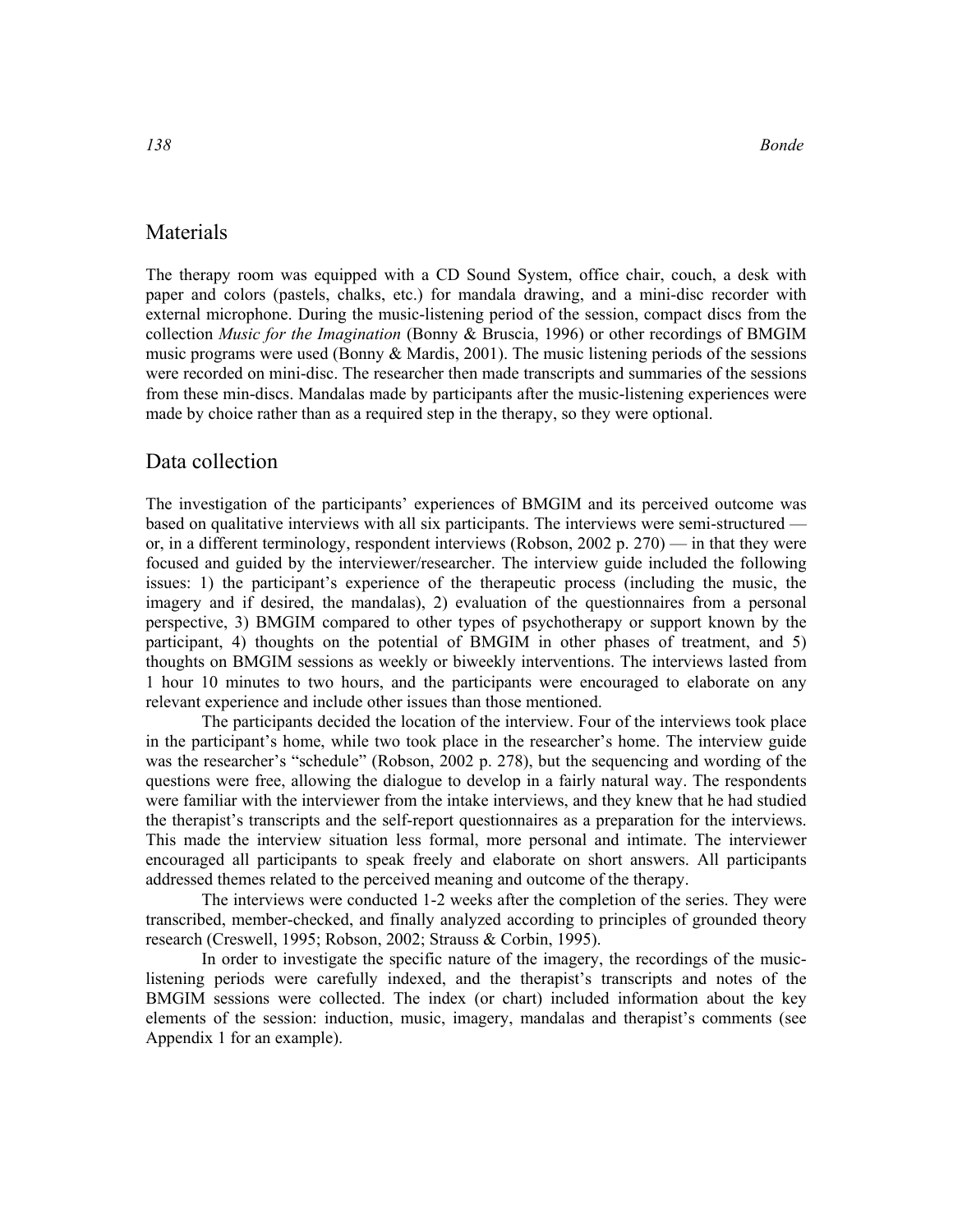## Data Analysis

The content analysis of the interviews was undertaken as a grounded theory procedure (Glaser & Strauss, 1967) based upon an investigation of how the participants described the experience and perceived outcome of their BMGIM therapy. Data were systematically processed through open and axial coding, focusing on meaning and outcome perceived by the participants. In the literature, there is some confusion in the use of 'coding', 'code', 'concept', 'category', and 'core category'. In the following (except in a few quotes), 'coding' is used as a verb, designating the process of identifying 'preliminary categories' (in the open coding), 'core categories' and 'subcategories' in the axial coding.

This method is what the originators of Grounded Theory, Glaser and Strauss, called a 'constant comparative' process (Glaser & Strauss, 1967 as quoted in Tesch, 1990 p. 86) in which the researcher looks for significant similarities, differences, and patterns in the data material. In this study, color-coding was used to indicate themes/potential preliminary categories, as they appeared in the transcripts, and the themes were then split into meaning units or statements. The coding was based on properties like outcome description (types of outcome, as experienced by the participants), elaboration of meaning (types of meaning defined by participants), music description, and imagery description. Dimensionalization within categories could be generic, i.e. negative vs. positive effect, insight oriented vs. experiential, or more descriptive (i.e. enigmatic vs. clear) based upon the nature of the data itself.

"Once concepts begin to accumulate the analyst should begin the process of grouping them or categorizing them" (Strauss & Corbin, 1995). This process is known as axial coding, where the categories are interconnected, and the researcher asks the data continuous questions with the aim of building a theoretical model of the phenomenon (Robson, 2002 p. 494). Robson (2002) mentions that there are divergent ideas about the nature and procedures of axial coding. Following the guidelines provided by Creswell (1995), common features and connections between statements and categories were identified, thus bringing preliminary categories from the open coding, together. Through the labeling of new core categories, central phenomena in the participants' experience of the BMGIM process were identified and put into words. The characteristics of the categories were explored thorough questions like: Does the category include conditions under which the phenomenon occurs (or does not occur)? Does the category enable an understanding of how elements of the BMGIM therapy influenced the experience of the participants? Does the category represent experiences shared by all (or most of the) participants?

The coding paradigm would thus be a) the identification of specific therapeutic outcomes relating to the elements of the BMGIM therapy as perceived by the participants, b) the presence of the specific outcome type in more than half of the participants. However, other important core categories shared by two or three participants were also recorded.

A grounded theory based procedure was also followed to identify, describe and interpret imagery, metaphor and narrative in the music-listening periods. This was done as a general content analysis, also with the purpose of identifying specific imagery related to cancer.

No predefined categories or preconceived grid were used in the analysis. As Glaser and Strauss (1967) said, grounded theory should follow the phenomenological tenet of "bracketing"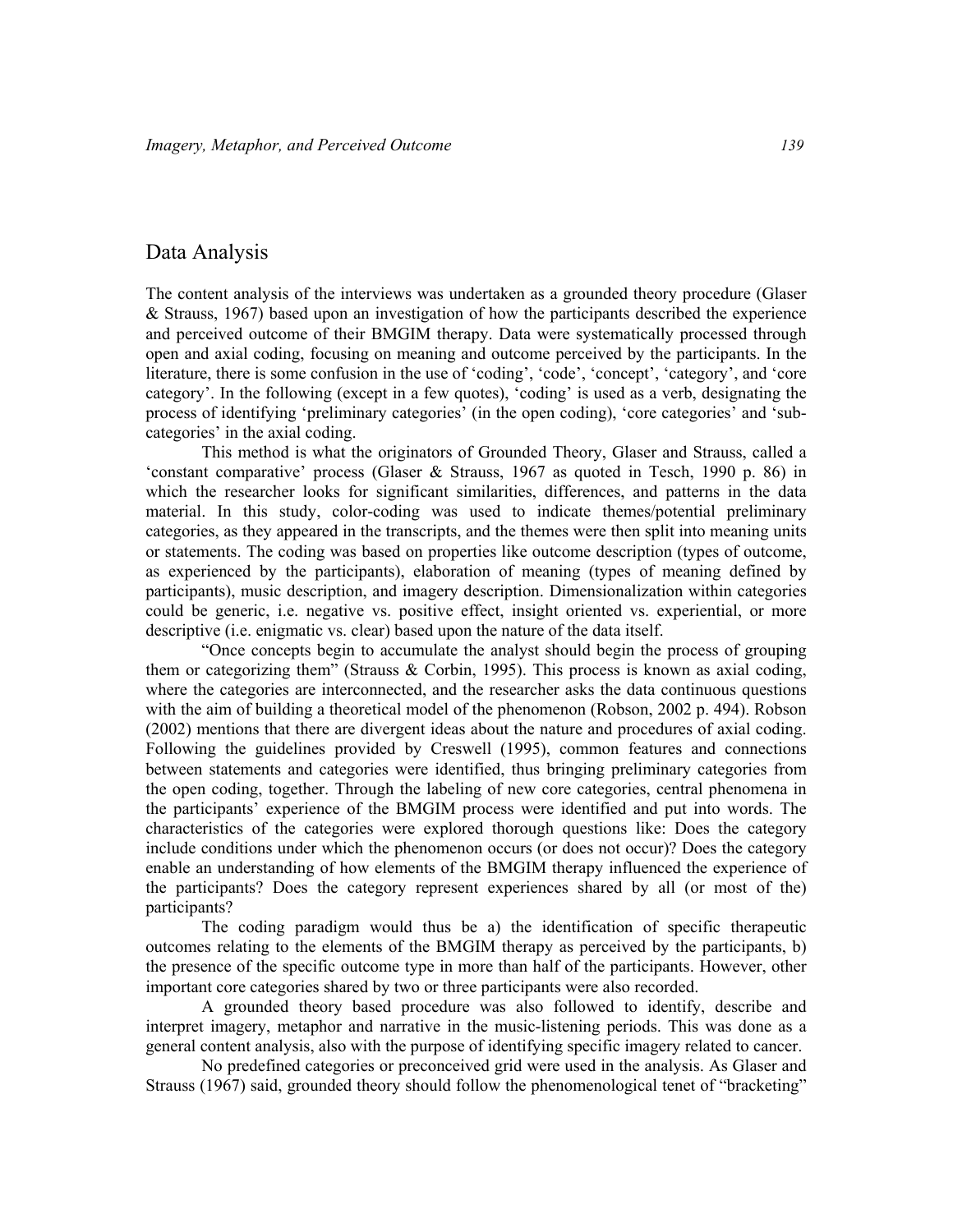existing notions and letting the phenomenon studied speak for itself (Tesch, 1990 p. 23). Any type of imagery (including no imagery), known from the literature and from the researcher's and therapist's clinical experience, could be relevant. It could be referential (i.e. nonmetaphoric) or metaphoric imagery, addressing physiological as well as psychological issues related to cancer, and/or any other important issues in the clients' lives.

## RESULTS

### A Study of Self-Perceived Outcome

The purpose of this section of the study is to document and understand the therapeutic experiences and outcomes of the cancer survivors in BMGIM therapy, as described by the survivors themselves.

Six interviews were analyzed according to principles of grounded theory analysis (Glaser  $\&$ Strauss, 1967). From the axial coding emerged seven core categories that represented the experiences of all six participants in their BMGIM therapy. They were:

- 1) New perspectives on past, present and future
- 2) Enhanced coping
- 3) Improved mood and quality of life
- 4) Enhanced hope
- 5) Improved understanding of self
- 6) (New) love of music

An additional two codes shared by five participants were:

- 1) Coming to terms with life and death
- 2) Opening towards spirituality

Each of these areas will now be described in the forthcoming section. Included will be summary narratives of the cancer patients' own words, and theoretical assumptions on the conditions and consequences within each category.

### New Perspectives on Past, Present, and Future

All participants described how the BMGIM process enabled them to experience themselves and aspects of their life — the past, present and/or future — in new, different, and often surprising ways. These "new ways" included not only the discovery of unknown personal resources, interpretations and perspectives, but also a new readiness and ability to face difficult and challenging aspects of their lives, including living with cancer. There is both a cognitive and an emotional dimension to the category. The imagery and the emotions are described as coming first, with the more cognitive insights later.

Esther: Listening to the music I experienced moods and emotions that were new to me. The experience [of myself and my world] was different — more intense.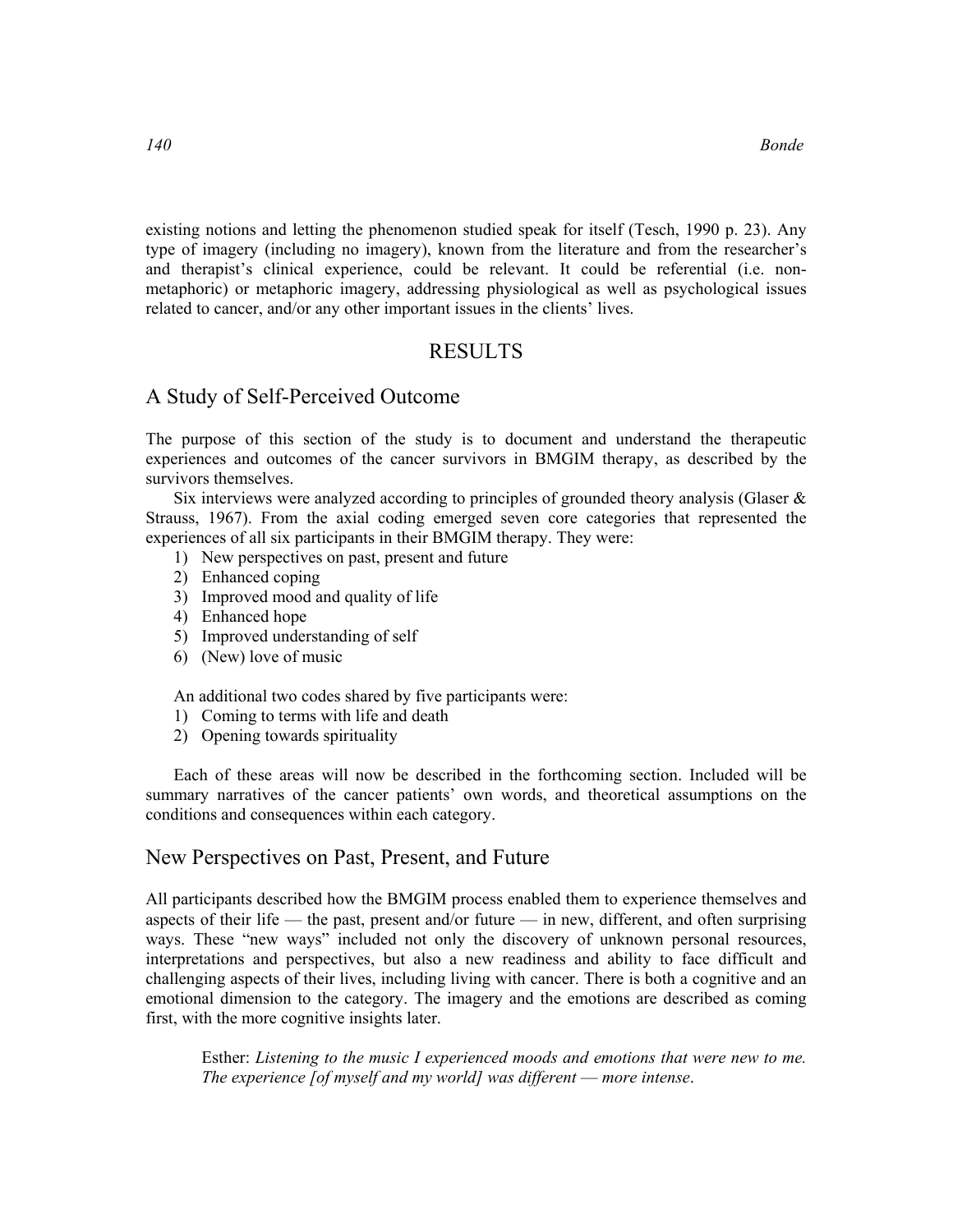Anette: Somehow I understand myself in a new way. I trust myself more, including my attitudes, beliefs and what makes sense to me. Inge: I got access to qualities of my self that I didn't know about, unknown sources. Winnie: I have built a new world within me. I have two worlds now. Sasha: Music therapy has contributed to a change in focus related to future goals of my life... [and afforded] new perspectives.

## Enhanced Coping

All participants describe how they were able to look back and identify new coping strategies at least partly developed as an outcome of the BMGIM therapy. It has provided the participants with a "tool" that can be used for emotional adjustment, introspection or self-exploration, supporting self-confidence, relaxation, and finding courage to confront even difficult psychological issues. Two participants compared BMGIM to visualization techniques they have previously used, and described the main difference as an emotional depth and dynamic quality of the imagery in BMGIM, experienced in the music. "Control" was not mentioned directly as an issue, however, it is clear that the control and security provided by the BMGIM format played an important role in the participants' abilities to explore their inner worlds.

Esther: I have been stabilized in my… fight for staying at an acceptable [functional] level. I don't want to "swim in the mud" again, I want to "stay on the road". Anette: It is easier for me to have faith in myself, to believe that what I sense is OK. Inge: When it comes to handling life  $-1$  mean coping with my life – there is no doubt that I have benefited a lot by coming here. Winnie: The best thing about GIM is the tools it has given me. It has enabled a new way of coping, of finding solutions to problems, of making myself emotionally stable again. Pia: For me it has been a way to find inner strength: I dare to take risks, even if I am extremely vulnerable. I have found courage [to examine the relationship with my partner] and it has given me results.

## Improved Mood and Quality of Life

All participants described how the BMGIM experience contributed to a balancing or stabilization of their mood state and improvement of their quality of life. States of beauty, harmony, comfort, happiness, and joy were often mentioned and related to both music and imagery. This category may be understood as a synthesized result of the other categories.

Anette: I do feel better now, but [the improvements came] in a "sneaking way." Inge: I got access to  $[mv]$  own] strength — and to beauty and harmony. Well, not only harmony, but also caring and gentleness. Conflicts too, but also an end to conflicts. Now and then I miss my 'Islands of joy' on the couch.

Winnie: My psyche has been stabilized. I am not dependent on my surroundings anymore. I have made contact with a very strong inner state of happiness. I am not sure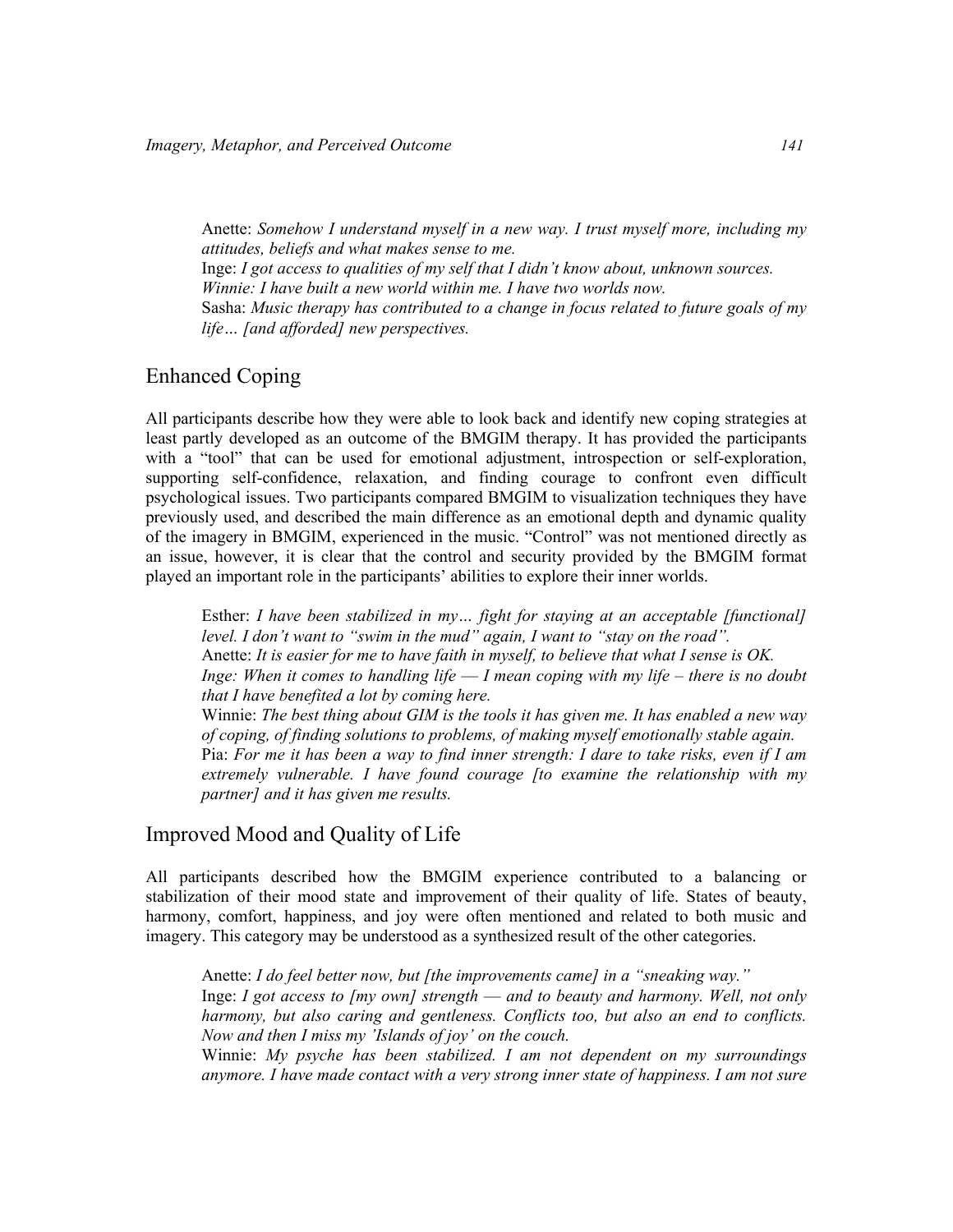what it is that is so good, but the feeling is very clear. And it always comes with Haydn's Cello Concerto (laughs). I have found strength within myself. I have experienced imagery of a very special personal kind, which no one can take from me. I can use these images wherever I may go.

Sasha: I have done many things to feel better, but music therapy is what has given me the greatest number of images, and the serenity necessary to experience more meaning. Pia: It has been very hard for me to ask other people for help. I can do that now. I believe in the future.

## Enhanced Hope

All participants addressed the emotional abyss and existential chaos of the confrontation with the cancer disease. Hope is a belief in being able to overcome this state of chaos, loss, and disempowerment and regain a sense of stability. It also includes finding an optimistic attitude towards the present and future, even if many things in life are changing. Participants described how the BMGIM therapy had "opened doors" and empowered them to believe in a more meaningful present and optimistic future. This was not as an avoidance of problems or conflicts, but as realistic attitude to living with a life-threatening disease.

Esther: Living with cancer may overwhelm you with strong emotions, sorrow, despair, and anxiety: will you live or will you die? It just tumbles you down. When I listen to the GIM cds my mind becomes clearer, I feel empowered somehow. The music makes me calm and relaxed and enables me to face problems when I leave my "cave".

Anette: I have saved a small sum of money because I want to buy an allotment garden. That's optimism, isn't it (laughs)? I save the money, so I guess I will have it!

Inge: Doors have been opened, and they couldn't have been opened anywhere else. It is the music. No, it is the combination of a beautiful space, light, flowers, tea, music... and an attentive person that attunes me.

Winnie: I have found my inner strength. I have found images that are mine and cannot be taken away from me. I can use them wherever I may go.

Pia: I wanted to experience spring: that was very important. In spite of the damage from radiation I am taking my exams — and I have written an application! I believe in it.

Sasha: I realized — supported by the music therapy — that I still want to work with people. Maybe not in therapy [as I did before], but in a totally different way.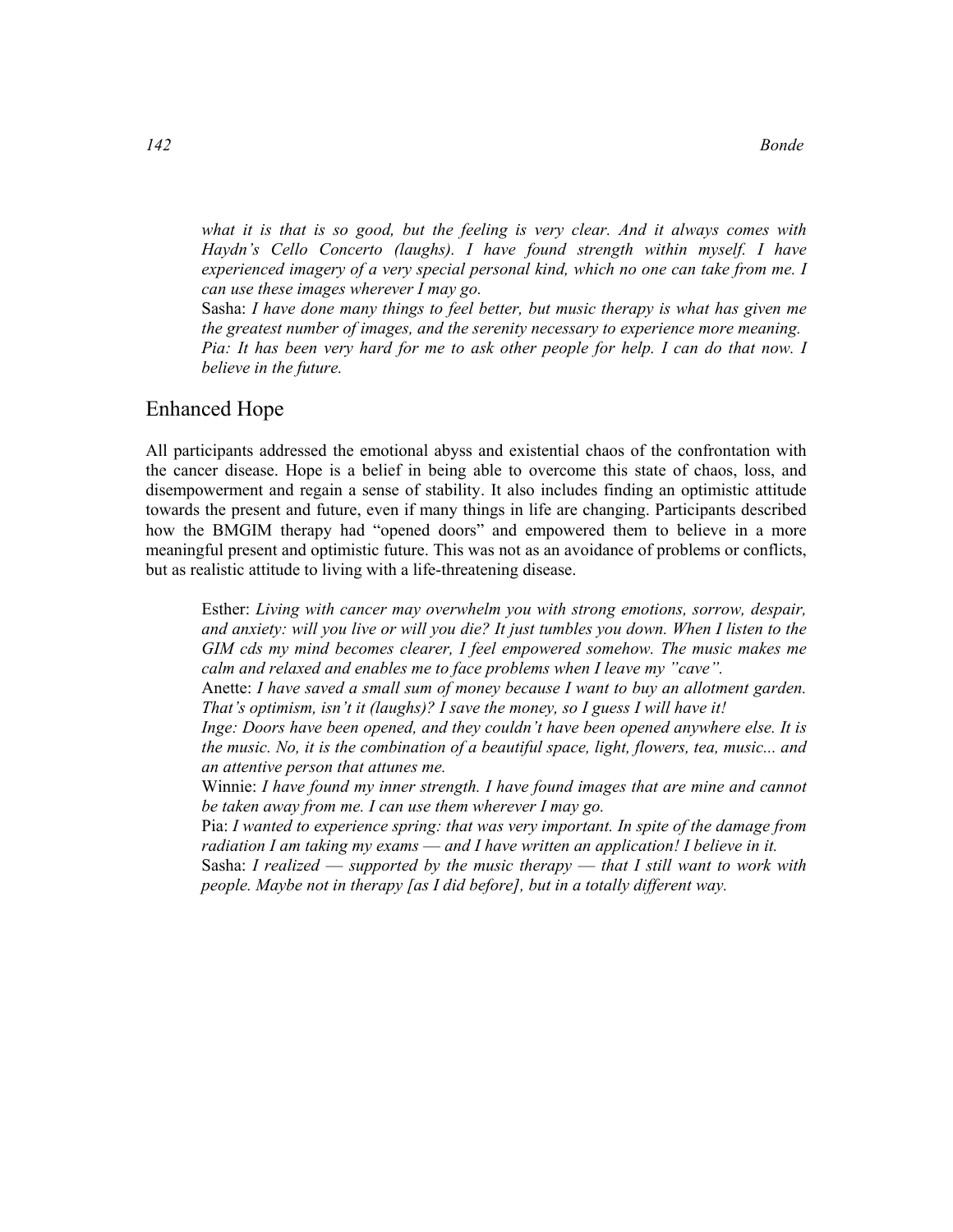## Improved Understanding of Self

All participants described how the BMGIM therapy made them aware of certain ineffective coping strategies in their life before cancer. The awareness and the therapeutic dialogue enabled the participants to dismiss these inexpedient strategies and develop strategies and attitudes more realistic and appropriate to their present life situation. The experience of personal core imagery and the subsequent interpretational dialogue was described as an ongoing development of insight.

Esther: "Performing well" has been an important theme in my life. Now it doesn't matter much anymore. I have learnt that patience is important. Hot-tempered action does not solve any problem. Anette: "Duty first" has been my recipe. Now it is easier for me to forget my "duties". I can allow myself to say "This is how it is. I am not a magician". Inge: I have improved my contact with different things and I have found the courage not to repress the unpleasant aspects of my life. This is an indication of strength. Sasha: GIM has made it easier for me to focus on what I want to accomplish one day. Pia: Before, I expected myself to "be strong". Now I am much better at living in the here-and-now, and I do not worry so much.

## (New) Love of music

None of the six participants had a musical background, and their knowledge of classical music was fairly limited. Apart from one participant (Anette) who never felt very comfortable in the music imagery phase of the sessions, all other participants described the music as a very important element in the sessions. Often the music was experienced as background to the imagery in the session, and yet the music's role was judged indispensable. The music allowed the participants to 1) let go of feelings, 2) feel supported as they explored their imagery in depth, 3) be moved (both literally and metaphorically), 4) establish a productive mood framework for the experience, and 5) bring beauty and meaning to the process. Four of the participants developed their own ways of using special selections from the GIM music programs between the sessions and after the completion of the research.

Esther: When I listened to some of the music selections I experienced moods and emotions new to me. Already when I was in hospital I felt that I needed some music, even if it was totally new for me. It was something completely new entering my life. Inge: Through music therapy I am more present with myself. The music has enabled me to access aspects of my self that I was not aware of. I had incredible imagery. I really felt there was a dialogue between the music and myself.

Winnie: I am very susceptible to the influence of music. I have used it before, without really knowing. For example, I would play a recording of Mozart's Clarinet Concerto [2nd movement] when I needed to cry. Now I can use the music in a much more conscious way. I am sure I will bring my music if/when I need chemotherapy.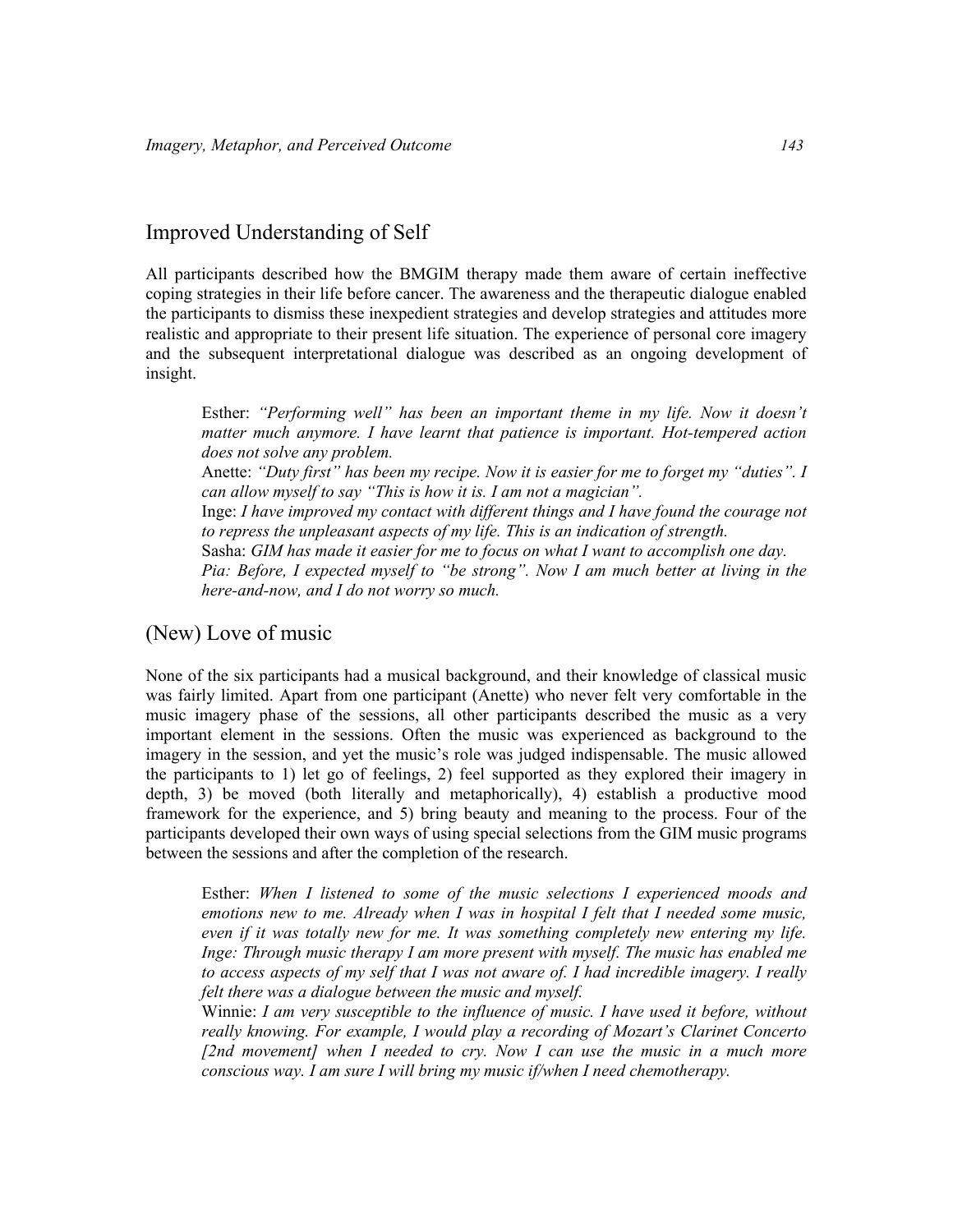Sasha: It is true that music is an external stimulus, but it is much more an intrinsic experience, capable of changing my perspective on the future. It was moving in a very pleasant way. Music reminds me of healing, but the music made it perhaps more playful.

Pia: I think I am quite good at catching moods, so the moods in the music reach me very precisely, I guess. There is a sad lack of music and other healing influences in the hospital, and I think it is a disaster for the health system... I could have used it as "medicine".

## Coming to Terms with Life and Death

A cancer survivor is a person living with a life threatening disease. It is not possible to avoid or escape strong emotions and dark thoughts related to death and dying. Five of the participants described how BMGIM therapy enabled them to face death and explore their own fear of dying in a controlled medium, with simultaneous and subsequent therapeutic support through verbal dialogue. This has led the participants to a new attitude towards both life and death, minimizing the fear and maximizing the wish to focus on living.

Esther: I can't explain precisely what the music does to me. But it has provided me with a "sanctuary," a place of my own. Here I am the protagonist of my own life. Do I sound crazy? I am much more relaxed about the day when I pass away. It doesn't trouble me. Anette: I have been occupied with the idea that I would die of cancer at  $52$  — like my mother did. This idea has been a "wall" that I had to break through. I feel I have done that and that I am on the other side. I think about the future now.

Winnie: In one of my sessions I saw death, experienced death as something positive and light. I came to think about how I would like to die: Who should be with me? How should it be? Should there be music? In the following days it became very clear for me how I want it to be: "Thanks for life and thanks for death".

## Opening Towards Spirituality

Three of the participants (Inge, Winnie and Sasha) described how their BMGIM experiences included imagery of a spiritual nature. These experiences, often closely related to music of great beauty and dignity, had a deep impact on them. For these women, spiritual imagery was often simple and always described as reassuring and empowering.

Inge: The images come from within me. They have been evoked by the music's hand, I mean, the caring of the music, the helping hand of the music. I also think God has played a role. There is definitely a divine dimension to this. But divinity is both something external and something internal.

Winnie: I need images of the Divine that are less specific than icons and religious art. This I have found in my GIM experience.

Sasha: I have an inner feeling of a new essence, and this has been very important for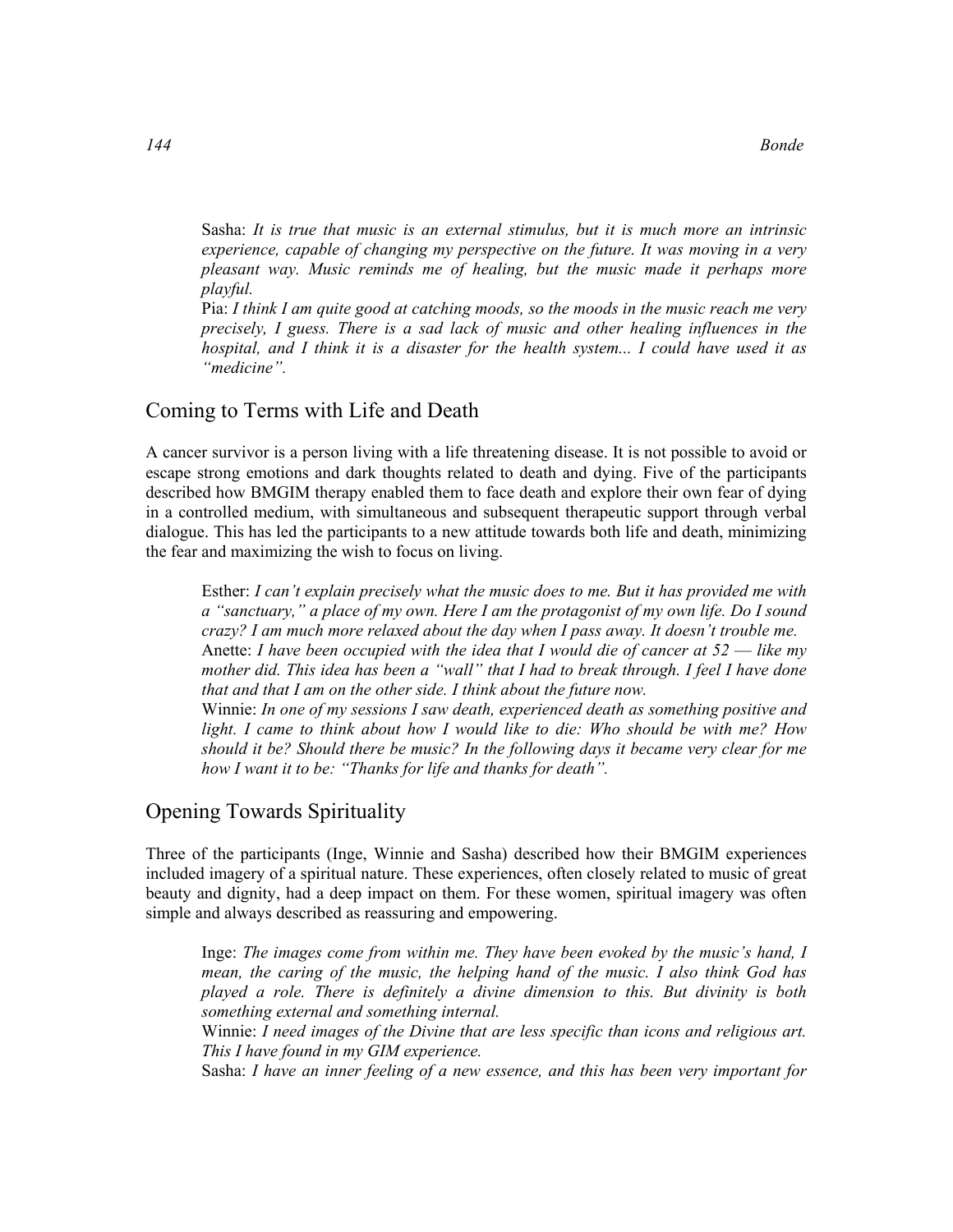#### me. It is something about simplicity, something more spiritual.

#### Inspiration to Write Poems

Two participants (Sasha and Esther) described how their BMGIM experiences inspired them to new creative endeavors. Sasha wrote a whole collection of poems, partly based on words and phrases included in the mandalas inspired by the imagery. Esther had never written a poem before she expressed some of her existential experiences in lyric form. For these two participants, imagery was an act of creativity that stimulated expressivity in other domains. One of Esther's poems is included below.

> I am standing on the beach I see the ocean / see the waves See a wave being born / grow and culminate Roll over, die, and reunite with the ocean I see a new wave being born and I ask: Wave, while you are wave, do you know That you are also ocean? I see the ocean. I see the waves. I see myself - a wave, knowing That I am also ocean!

## Summary

These interviews provided detailed information about how clients experienced the BMGIM process, and how they perceived the outcome of their therapy. The therapeutic outcomes facilitated by BMGIM therapy were identified and described as core categories. Theoretical assumptions on the conditions and contexts of change, and their consequences for the participants, were presented within the discrete categories. Based upon these categories, a substantive grounded theory on the influence of BMGIM therapy on the participants' recovery process will be discussed in a forthcoming section.

#### The Imagery and the Metaphors

The next stage in the analysis process involved examining the imagery experiences of the participants for the types of narratives they used in their imagery. A preliminary set of categories and subcategories from the open coding served as a tool for a review of all musiclistening periods. Upon review and analysis, six core imagery categories were apparent (labeled A-F), each of which will be described below.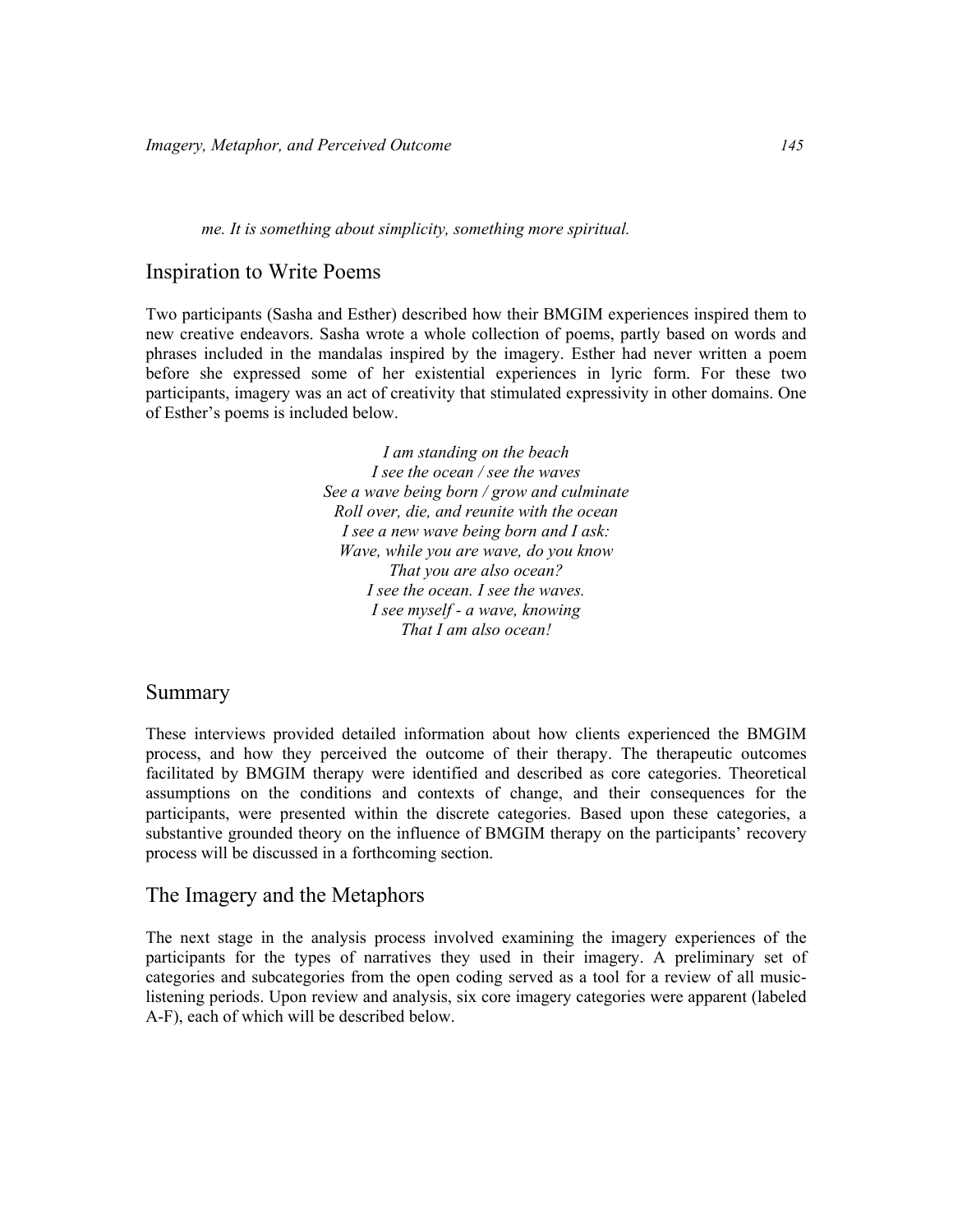## Core Categories Describing Complete Music-listening Periods

#### A. Music-listening periods with complete narratives

The imagery is metaphorical and configured through the whole music-listening period. This results in a coherent narrative.

B. Music-listening periods composed of narrative sequences

The imagery is metaphorical and/or exploratory, and is configured in narrative episodes. The music-listening period is composed of narrative episodes, however not in a coherent narrative.

C. Music-listening periods dominated by bodily reactions

The imagery is sensory-kinesthetic, and the music-listening period unfolds as either an exploration of the body and its reactions to the music, or as deep relaxation of the body.

## D. No music-listening period: Verbal sessions

In a few sessions the therapists decided not to include a music-listening period. The therapeutic dialogue was verbal. Verbal sessions may be used in BMGIM when the participant experiences difficulties in the imagery process. Verbal discussion may also be used in order to process rich imagery from previous sessions.

E. Music-listening periods with no or very little imagery (not including category C)

The participant reported little or no imagery, or an interruption in the flow of the music imagery experience. This can occur if there is resistance. Music-listening periods of type E are not very productive and are often a frustrating experience for the participant.

F. Mixed music-listening periods, composed of two ore more subcategories

The music-listening period was composed of more or less independent episodes that can be described by two or more of the subcategories defined below.

## Subcategories Describing Segments or Episodes of a Music-listening Period

The core category F, *mixed music listening period*, was the most common core category, and needs further differentiation in subcategories because of the variety of narratives included. These will be presented, in detail, below.

## Metaphorical Fantasies

F1a Metaphorical fantasies: Complete and coherent narratives

The imagery is metaphorical and coherent, and is configured through two or more music selections, but not the whole music program.

F1b Metaphorical fantasies: Independent episodes

The imagery is metaphorical and configured through one music selection, but the metaphorical episodes are not clearly related to each other.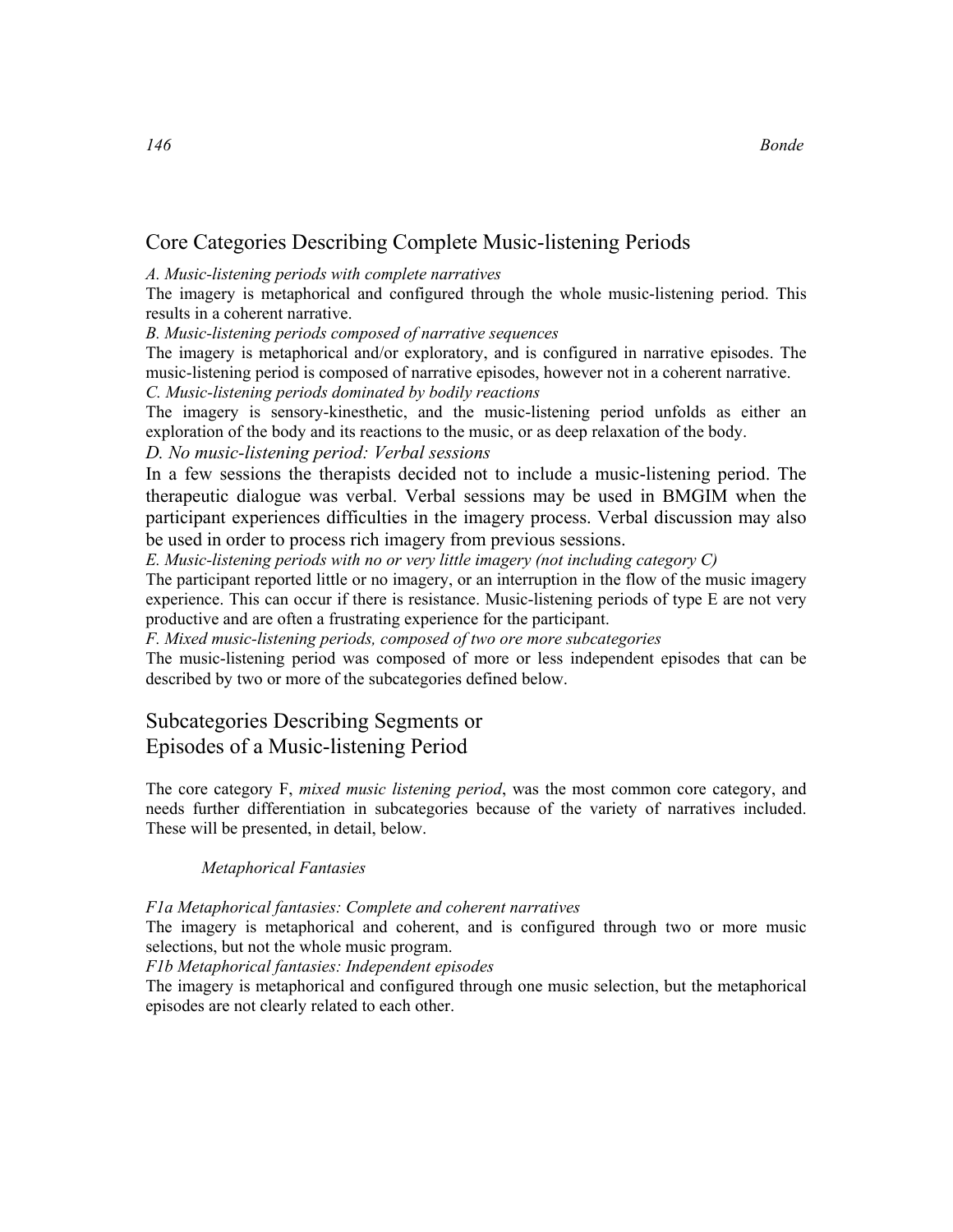Explorative Imagery

F1c Explorative imagery directed towards past F1d Explorative imagery directed towards present F1e Explorative imagery directed towards future F1f Explorative imagery directed towards death

Explorative imagery is predominantly visual imagery of a metaphorical character, very often related to the focus of the session. Explorative imagery may be directed and unfold towards the client's past, often in the form of memories (F1c); towards the present, often in the form of a referential or metaphorical investigation of problems and conflicts (F1d); towards the future, often in the form of "what ifs' or 'rehearsals' (F1e). A special type of imagery in this category is related to death, funerals and beyond: 'what will happen to me…' (F1f).

Stream of Consciousness Imagery

F1g Imagery as stream of consciousness Imagery may appear and continue quickly and unrelated. The images are not coherent.

Body Oriented Imagery

F2a Episodes or segments dominated by bodywork: Exploring the body

Metaphorical investigations of the body are included in other categories. This subcategory is exclusively for the very concrete experience of bodily processes related to pain management, cleaning, repairing, touching the body.

F2b Episodes or segments dominated by bodywork: deep relaxation

Deep bodily relaxation is found in episodes where there is no imagery activity and the client reports (during the music-listening or in the postlude) this as a result of the music listening.

Exploring and Enjoying Music

F2c Episodes or segments dominated by music exploration and enjoyment Episodes dominated by music exploration reveal themselves as 'detached' descriptions of the music's meaning or reports of being (in) the music.

Thoughts and Reflections

F3a Thoughts, reflections, or associations on past F3b Thoughts, reflections, or associations on present F3c Thoughts, reflections, or associations on future Episodes may be dominated by cognitive thinking, existential reflections or diverse associations to either the past, present or future life of the client.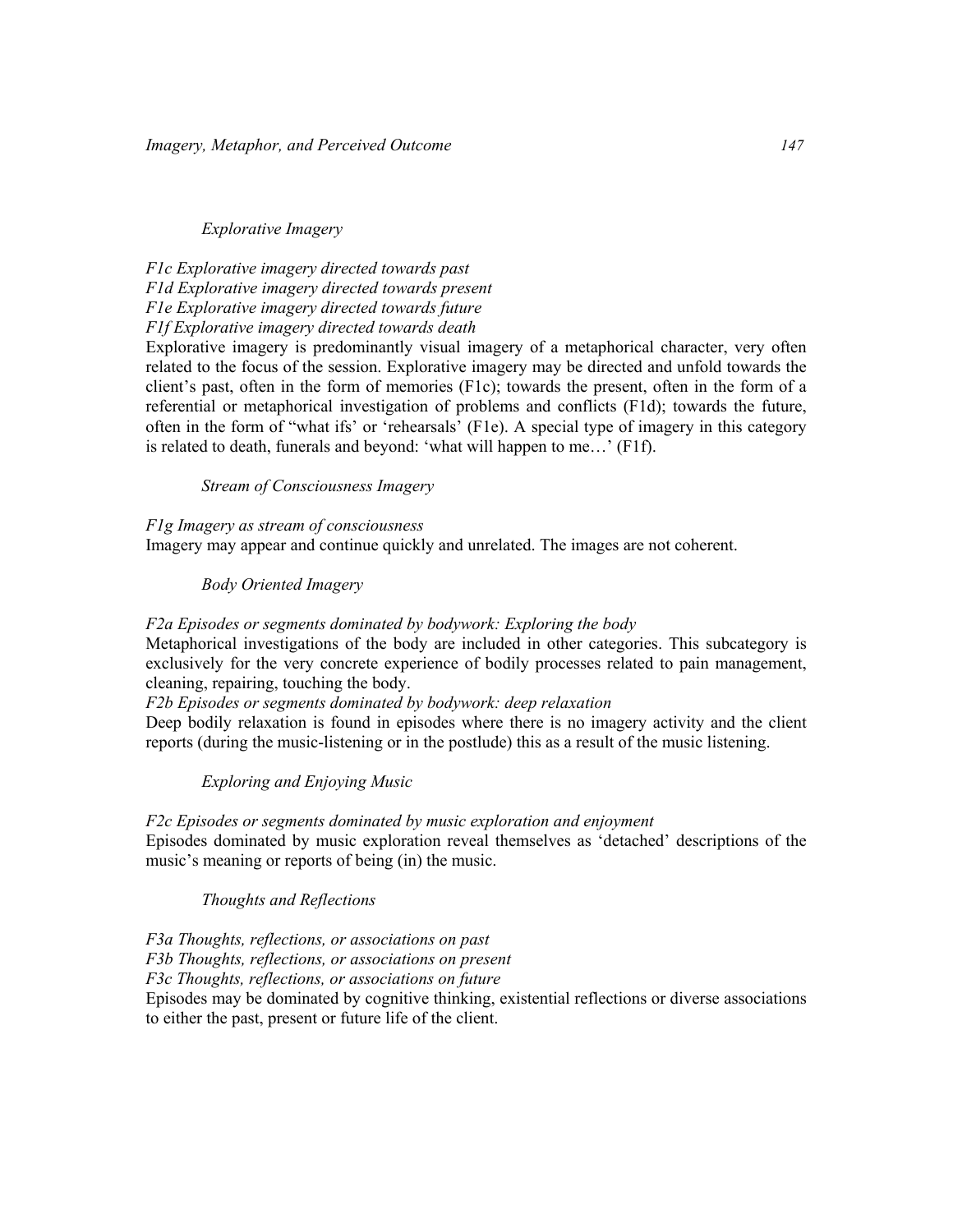#### Meditations

#### F4a Meditations to music

Meditation to music is always connected to deep relaxation (B2), but goes further and may include the experience of non-metaphorical colors, altered states, or experiences of deep or expanded awareness.

#### Difficulty Imaging

#### F4b Episodes dominated by difficulties in imaging (including resistance)

The client does not experience imagery of the types mentioned (F1, F2, F3). This may have many explanations; however these experiences are not in focus in this study.<sup>2</sup>

#### Additional subcategories:

#### F5 Imagery related to cancer (disease, hospital or treatment)

Cancer specific imagery includes visual or sensory-kinesthetic imagery of cancer cells; imagery representing experiences at the hospital during an operation or treatment; fear of relapse; or recurrence of disease.

#### F6 Transpersonal imagery

Transpersonal imagery includes imagery of a religious, spiritual or non-dual nature.

#### F7 Core metaphors (identified in same form or transformed in more than two sessions)

Core metaphors may appear and return in episodes within a session or between sessions. They may or may not be the core of a narrative.

## Distribution of categories and subcategories in the sessions

The result of the analyses given in Tables 1 and 2 are a presentation of the distribution of the above categories and subcategories: a) sorted by sessions and participants, and b) sorted by subcategories found across the participants' music-listening periods.

Table 1 shows that mixed music-listening periods (category F) were most frequently found, namely in 28 sessions, with all participants except Pia. Experiences structured as narratives sequences (category B) were found in 17 sessions, with four participants: Inge, Esther, Sasha, and Pia. Complete narratives (category A) were found in 7 sessions, six of them with Pia and one with Inge. The last three categories were infrequently found: category D

-

 $2 \text{ Image}$  is one of three inborn representational systems (sensory-kinesthetic, image, semantic) (cf. Horowitz, 1983). However, the image system may be damaged from physiological or psychological trauma. Episodes with no imagery may have many causes, including resistance or other psychodynamic responses. As this issue is not part of the study I will not go into further arguments about cause and effect (for a discussion see Bruscia, 1998)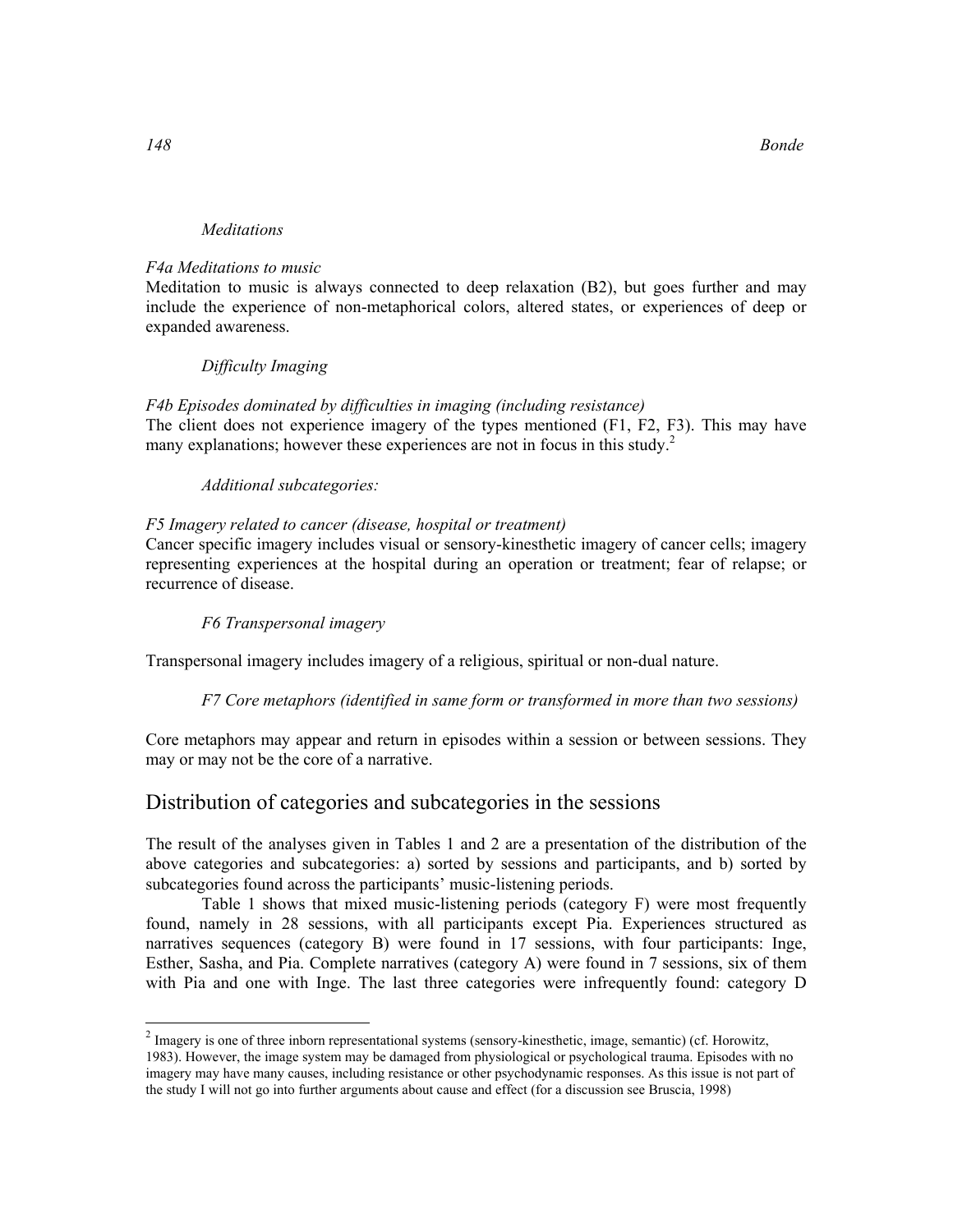(verbal sessions) only three times, and only with Anette; and category E also three times, two with Anette, one with Sasha. Category C (music-listening periods dominated by bodily reactions) was only found twice, and only with Sasha.

Based upon the frequencies of the various imagery categories, it is clear that every participant has her "own style" of imaging. This becomes even clearer when the distribution of the subcategories is studied.

| Session        | <b>WINNIE</b> | <b>ANETTE</b> | <b>INGE</b> | <b>ESTHER</b> | <b>SASHA</b>  | PIA |
|----------------|---------------|---------------|-------------|---------------|---------------|-----|
|                | F             | F             | F           | F             | E             | B   |
| $\overline{2}$ | F             | E             | B           | F             | $\mathcal{C}$ | B   |
| 3              | F             | E             | B           | B             | F             | A   |
| 4              | F             | F             | B           | B             | $\mathcal{C}$ | A   |
| 5              | F             | F             | B           | B             | F             | A   |
| 6              | F             | D             | A           | F             | F             | A   |
|                | F             | D             | B           | F             | B             | B   |
| 8              | F             | D             | B           | F             | F             | B   |
| 9              | F             | F             | B           | B             | F             | A   |
| 10             | F             | F             | B           | F             | F             | A   |
| Total          | 10xF          | 3xD           | 1xA         | 4xB           | 1xB           | 6xA |
|                |               | 2xE           | 8xB         | 6xF           | 2xC           | 4xB |
|                |               | 5xF           | 1xF         |               | 1xE           |     |
|                |               |               |             |               | 6xF           |     |

Table 1. Distribution of core categories by participants and sessions

Table 2 shows the distribution of subcategories in the 10 music-listening episodes of each of the six participants. The total shows the number of sessions, including all six participants, in which a subcategory was found, and the numbers in brackets (in the "Total" column) indicate how many of the participants that experienced imagery of the specific subcategory. If the session number is in brackets it indicates that the researcher's interpretation is open to further discussion.

A closer look at the distribution of the subcategories shows that all participants experienced metaphorical fantasies (F1a-b) of shorter or longer duration (the only reason why Inge is not listed in F1b is that her fantasies are always quite long - framed by at least two music selections - even if they do not form a complete narrative). Table 2 also shows that core metaphors (F7) can be found with all participants, and that five of them seem to have had experiences of a transpersonal nature (F6). The research questions concerning narrative configuration cannot be answered through this analysis, but the presence of so many examples of category F1a indicates that image episodes are connected.

The other subcategories (F1c-6, F2a-c, F3a-c, and F4a-b) are more unevenly distributed, documenting a) the highly personal nature of the metaphorical fantasies, and b) the personal 'travel style' of the participants. For example, note the highly embodied experiences of Winnie and Sasha, the many reflections of Esther and Inge, and contrast this with Pia's imagery, which is almost free of reflections.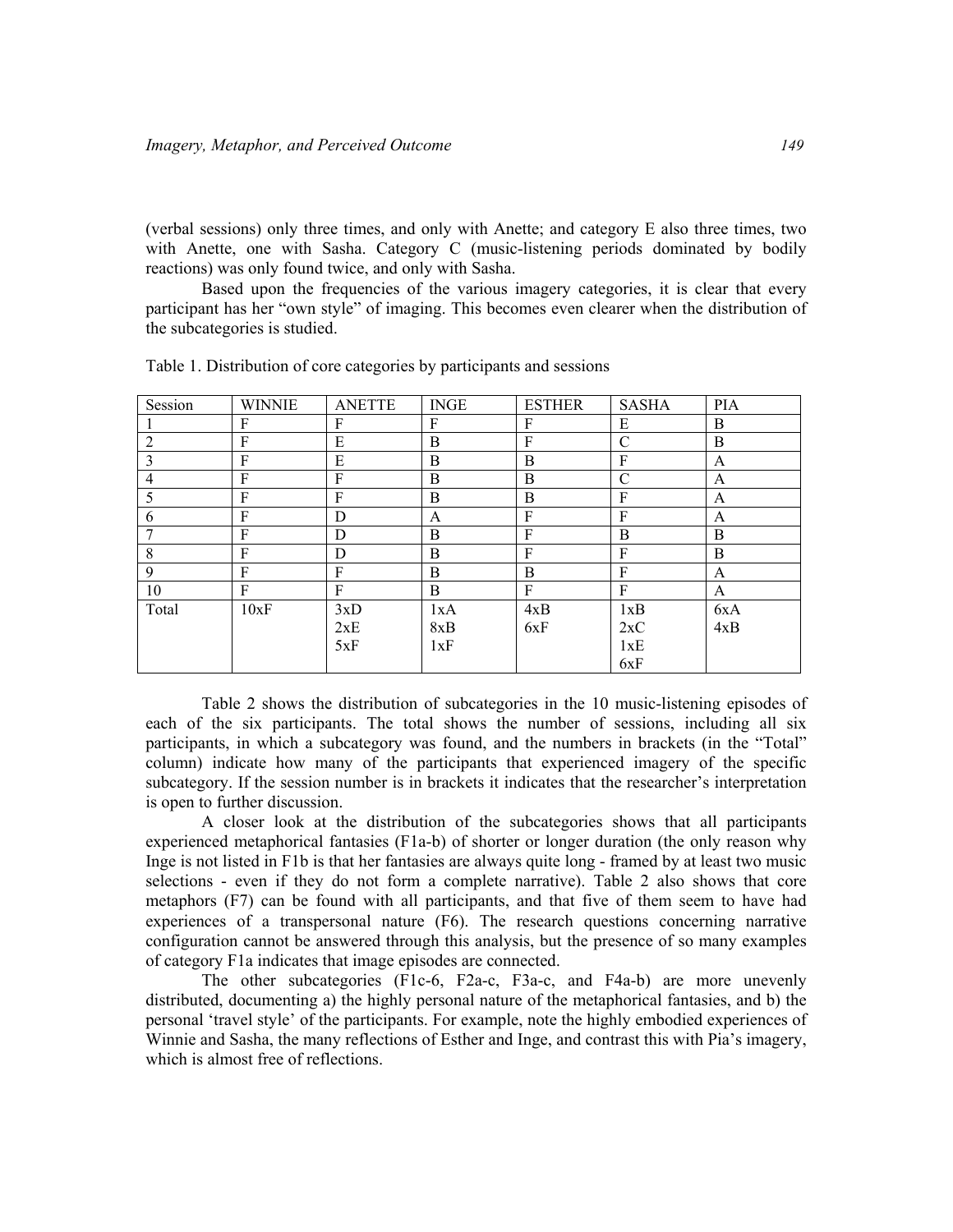| Category         | <b>WINNIE</b>  | ANETTE     | $\it{INGE}$     | <b>ESTHER</b>    | <b>SASHA</b>   | PIA         | Total                 |
|------------------|----------------|------------|-----------------|------------------|----------------|-------------|-----------------------|
| F1a              | All $(1-10)$   | 1,4,5,9,10 | 4,5,7,8,        | 3,4,5,6,9        | 7,10           | 1,2,7,8     | 32                    |
|                  |                |            | 9,10            |                  |                |             | (6)                   |
| F <sub>1</sub> b | 1,2,10         | 4,9        | 1,2,3,4,7       | 1,2,6,7,8        | 3,6,7,9        |             | 19                    |
| F1c              |                |            |                 | $\overline{3}$   | 10             | 8           | (5)<br>$\overline{3}$ |
|                  |                |            |                 |                  |                |             | (3)                   |
| F1d              |                |            | 7,9,10          | 2,4,6,7          | $\overline{7}$ | 2,9         | 10                    |
|                  |                |            |                 |                  |                |             | (4)                   |
| F1e              | 9.10           |            | 5,10            | 4,6              | $\overline{7}$ | (3), 10     | 9                     |
|                  |                |            |                 |                  |                |             | (5)                   |
| F1f              | 7,8            |            | 6,7,9           |                  |                |             | 5                     |
|                  |                |            |                 |                  |                |             | (2)                   |
| F <sub>1g</sub>  | 2,3,4,5,6,     | 4,5,9,10   | $\mathbf{1}$    | (8)              | 6              |             | $\mathbf{1}$          |
| F <sub>2</sub> a | 7,8,10         |            |                 |                  | 3,4,10         |             | 17                    |
| F <sub>2</sub> b |                |            |                 |                  | $3,5,6,(7)$ ,  |             | (5)<br>7 <sup>7</sup> |
|                  |                |            |                 |                  | 8,9,10         |             | (1)                   |
| F <sub>2c</sub>  | $\overline{2}$ |            | 1, (7)          | 7,10             |                |             | 5 <sup>1</sup>        |
|                  |                |            |                 |                  |                |             | (3)                   |
| F3a              |                |            |                 | $2(5)$ , 10      | 9              |             | $\overline{4}$        |
|                  |                |            |                 |                  |                |             | (2)                   |
| F <sub>3</sub> b |                | 5,8,10     | 1,2,4,5,8,      | 1,2,10           | (1), (6), 8    |             | 15                    |
|                  |                |            | (10)            |                  |                |             | (4)                   |
| F3c<br>F4a       |                |            | (10)            | $\sqrt{2}$<br>6  | 1,2,4          |             | $\mathbf{1}$<br>5     |
|                  |                |            |                 |                  |                |             | (3)                   |
| F4b              |                | 1,2,3,4,5, |                 |                  | 8              |             | 8                     |
|                  |                | 9,10       |                 |                  |                |             | (2)                   |
| F <sub>5</sub>   | 1,2,4,10       |            | (1), (6), (8)   | 10               | 8,9            | (2),3,(4),6 | 14                    |
|                  |                |            |                 |                  |                |             | (5)                   |
| F <sub>6</sub>   | 1, (7), (8),   |            | 3, (4)          | (2), 5, (8), (9) | (5),(7)        | (10)        | 14                    |
|                  | $(9)$ , $(10)$ |            |                 |                  |                |             | (5)                   |
| F7               | 1,2,3,4,6,     | 3,5,9      | 1, (2), 4, 5, 6 | 1,9              | $\tau$         | 1,3,6,7,8,  | 29                    |
|                  | 8,9,10         |            | ,7,8,9,10       |                  |                | 9           | (6)                   |

Table 2. Distribution of Subcategories by Participants and Sessions

It is notable that even if specific cancer-related imagery (subcategory F5) can be found with five of the six participants, the major part of the material is of a more general existential or psychodynamic nature.

A closer look at the core categories show that a little less than half of the musiclistening periods are composed of narrative sequences, which one would expect in a method such as BMGIM, as the purpose of sessions is to evoke and explore coherent imagery sequences. Half of the music-listening periods are of "mixed" character. This is not surprising, as many GIM therapists would confirm. More important is the identification of the components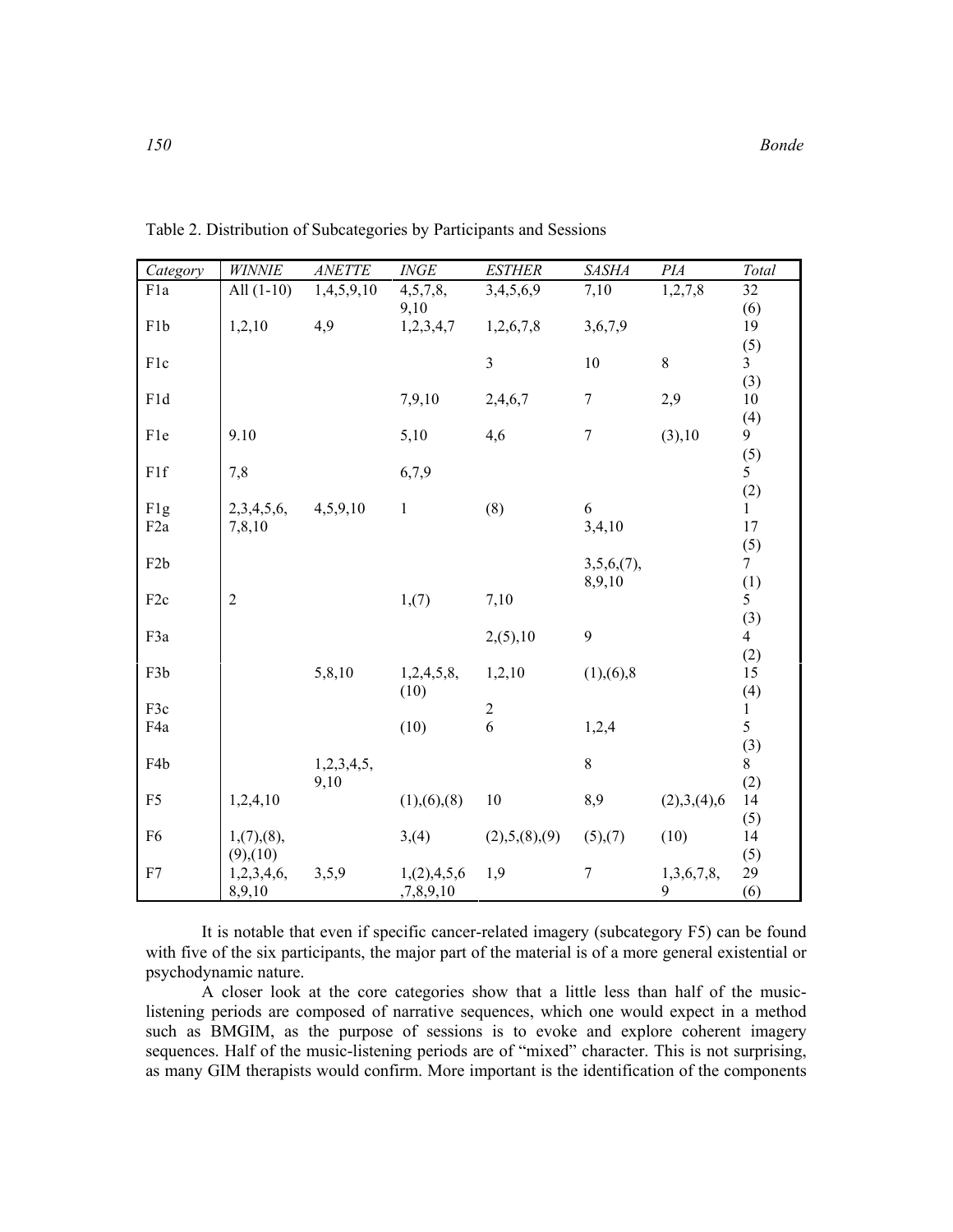of the mix, and this seems to be highly individual: Winnie's strong metaphorical imagery is very often mixed with bodywork and deep emotions; Anette's rather sparse imagery is mixed with bodily tensions and problems with the format; Inge's rich imagery is often mixed with reflections; Esther's imagery is closely related to her life story and physical environment, and often mixed with reflections; while Sasha's rather sparse imagery often leads into deep bodily or meditative states. In contrast, Pia's imagery is always of a metaphorical nature, and never mixed.

Imagery related to cancer was found with five of the six participants. However, the emergence of cancer-related images could not be classified as a core category, as this would appear across the construed spectrum of categories. This appears to indicate that the nature of the six participants' imagery included, but was not dominated by, specific cancer-related images and issues.

When these categories are reviewed in relation to the imagery categories developed by Goldberg (2002) and Grocke (1999), all the categories suggested by Goldberg, and 14 of Grocke's 15 categories were documented in the material of this study. The only exception was Grocke's (1999) category 7, 'altered auditory experiences.'

## A Grounded Theory

Based upon the finding of the above analysis of the imagery, the purpose of the forthcoming section is to develop a grounded theory of the phenomenon studied. A small-scale study with six participants may not be considered by all grounded theory researchers to be a sufficiently solid base for the formulation of a theory (Creswell, 1995). However, the material is rich, and the analysis of what happened in the BMGIM sessions has been subject to selective coding. Additional analysis and interpretation of these participants' imagery experiences can also be found in the case studies of Inge (Bonde, 2005) and Pia (Bonde, 2005; 2005a), adding to the argument that the data are rich and varied enough for grounded theory analysis.

The second aim of this study is therefore to propose a "substantive-level theory" of the phenomenon (Creswell, 1995), in this case the clients' experience of the BMGIM process, as expressed in the qualitative research interviews and in the imagery of the music-listening periods of the sessions. Such a theory must be closely related to the phenomenon under investigation, and it must propose "a plausible relationship among concepts and sets of concepts" (Creswell, 1995 p. 56). The coding process has thus far identified core categories that are meaningfully shared by all or most of the participants. However, the result of this coding does not provide specific answers to questions and issues in these participants therapy such as:

- 1. What categories are foundational for therapeutic change?
- 2. What categories identify types of perceived outcome in the form of therapeutic change?
- 3. How are the categories related?
- 4. In what steps does the therapeutic process progress?

These questions can actually only be answered ideographically (individually) for each of the six participants, as exemplified in the case studies mentioned above (Bonde, 2005; 2005a). However, the proposition of a theory grounded in the data is an attempt to formulate a more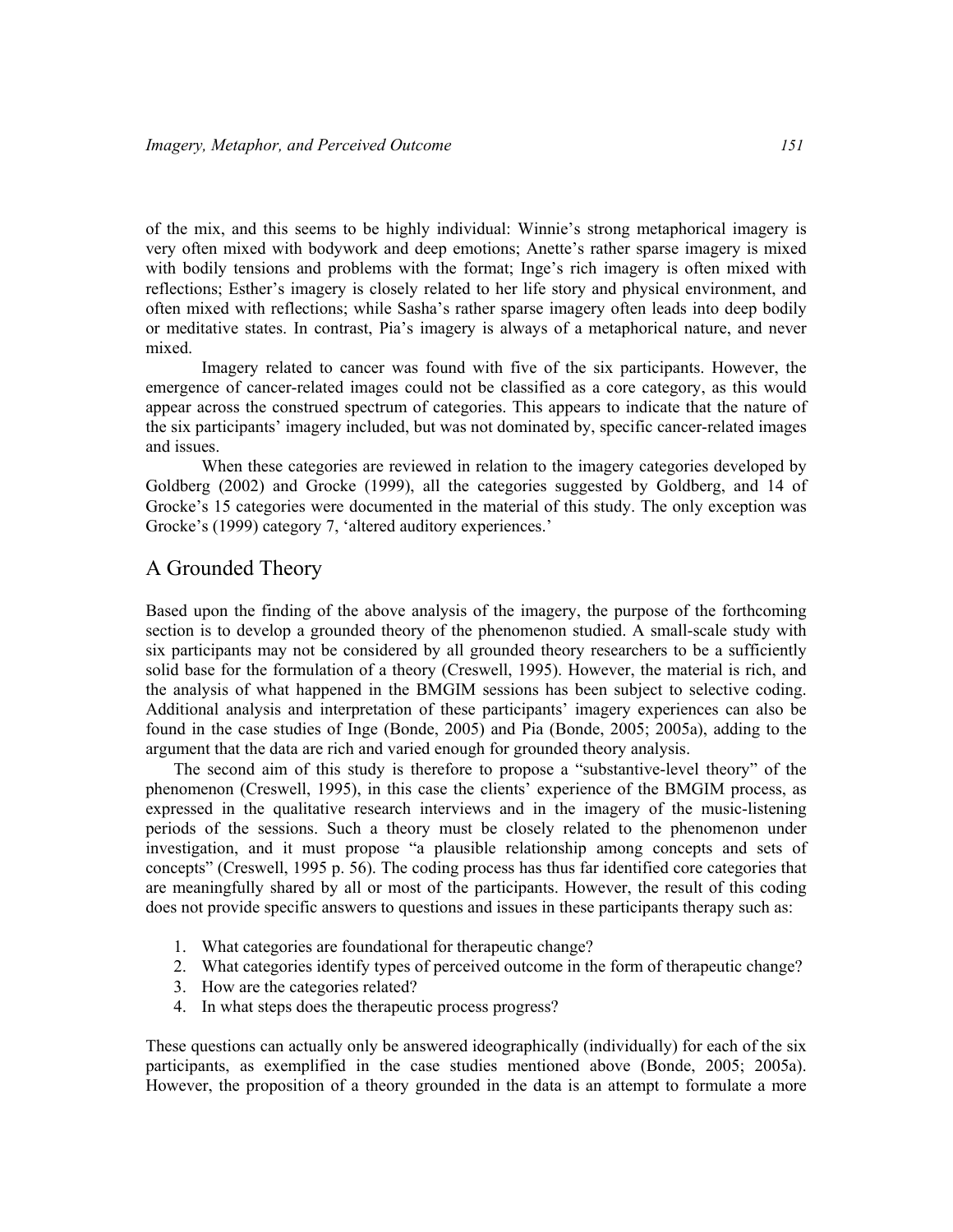general answer to the questions of how the BMGIM process as a whole has "worked" for these six participants. This step in the grounded theory research format is also called "selective coding", where "the researcher identifies a 'story line' and writes a story that integrates the categories in the axial coding model" (Creswell, 1995 p. 57). The theory should include propositions about causal conditions, strategies, context and consequences (Creswell, 1995). The following grounded theory proposal is based on theoretical reflections of the categories in the axial coding. It is an attempt to explain how the therapeutic BMGIM process may work for cancer patients in their recovery from treatment. The theory is presented a) as a theoretical hypothesis of developmental steps in the therapeutic BMGIM process, and b) as a theoretical proposition of image configuration types in the therapeutic BMGIM process.

## A Grounded Theory Proposal of Developmental Steps in the Therapeutic BMGIM Process

Based upon the grounded theory analysis of the interviews, the following stages and steps in the BMGIM process were identified:

- 1. The premise (or precondition) of any therapeutic process is that the client acknowledges his or her need for help and support and seeks out a therapist. In the present case, a cancer patient volunteers for a research project and enters BMGIM therapy. It takes a session or two to familiarize the client with the method<sup>3</sup>, and then the following unfolds:
- 2. Images are spontaneously evoked and supported by the music and the guiding. The images present themselves as acceptable and comprehensible metaphors of problems, potentials and prospects.
- 3. The imagery is emotionally charged. The imagery is embodied, the client is emotionally involved, and feels deeply and precisely how the situation is. Within this experience may also be an awareness of what can be done.
- 4. Five steps can be identified in this process:
	- a) A core image is (or several core images are) evoked, spontaneously and unexpectedly
	- b) The image is explored and identified from a distance
	- c) There is interaction between imager and image
	- d) The imager identifies herself with/in the image
	- e) The image is integrated (and maybe later transformed into other images)

All five steps may take place (and can be identified) in the imagery. However, a progression to the intermediate step (described below) requires that the client also understands and accepts the imagery as a personal metaphor in a more cognitive way. This understanding is partly established in the postlude discussions and interpretations.

-

<sup>&</sup>lt;sup>3</sup> Some clients (in the present study, one of six) do not feel safe with, or get used to, the BMGIM method. In such a case the therapist will normally stop the process and eventually recommend a different therapeutic method or model more appropriate for the client.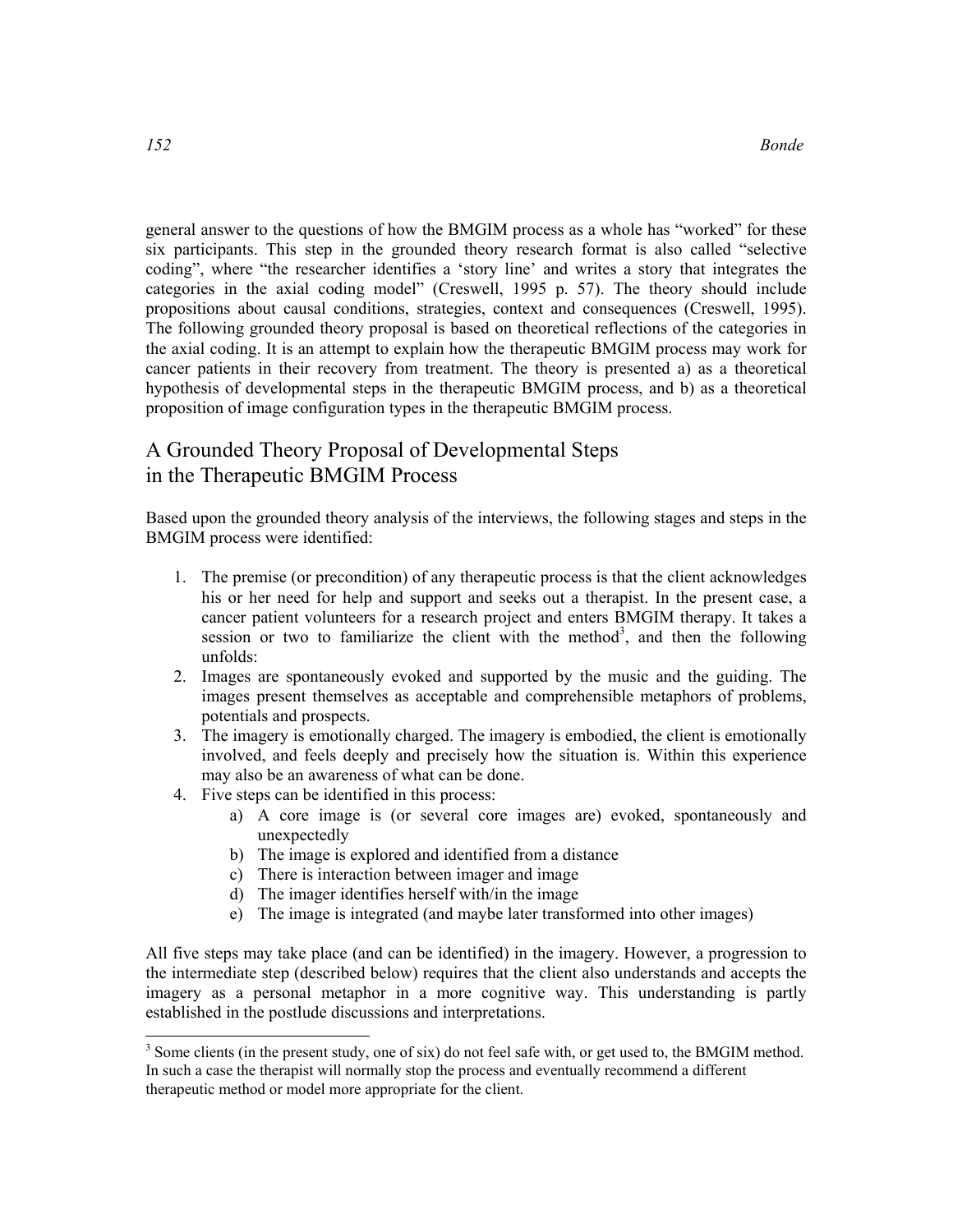- 5. The therapeutic process enables the client to establish a new understanding of herself and her life situation. This 'new understanding' is reflected in some of the core categories of the interview study:
	- a) Enhancing hope

-

- b) New perspectives
- c) Improved mood and quality of life
- d) Improved understanding of self
- e) (New) Love of music
- f) Coming to terms with life and death
- g) Opening towards spirituality

Then follows an Intermediate step, where the new (intrapersonal) understanding serves as basis for (interpersonal, external) action. However, there is no direct way from step 5 to step 6, and this study does not give an answer to such questions as: 'How is the will of the client activated?<sup>4</sup> And, 'When is the energy of the client sufficient?' This study only documents that some participants move all the way from step 1 to step 6.

6. The client develops new coping strategies and attitudes towards the future. This process is based on experiences from the intermediate step, supported and elaborated by the BMGIM sessions in the later part of the therapeutic cycle, and is reflected in one specific core category: Developing new coping strategies.

In summary, the positive outcome of the therapeutic process is primarily the establishment of psychological and intrapersonal prerequisites for new action (e.g. behavior change; different choices; new directions, etc.) in the external, interpersonal world. Some of these actions or strategies may already take shape during the therapy.

## A Grounded Theory Proposal of Image Configuration Types Found in the Therapeutic BMGIM Process

Based upon the grounded theory analysis of the imagery, and the configuration of the metaphors in the music-listening phase of the BMGIM sessions, the following theoretical statements are proposed:

1. A series of 10 individual sessions is sufficient to stimulate the unfolding of a meaningful, and richly varied, imagery experience. The only exceptions are for those clients who have difficulties in using the BMGIM method. In this study Anette was one such a client.

2. Every client has her own, personal style of imagery. However, the music-listening periods

<sup>&</sup>lt;sup>4</sup> The researcher's hypothesis (inspired by Yalom, 1980) is that this happens only if the will of the client is activated and her psychological energy is sufficient. This very important issue is discussed in Bonde (2005 p. 329-333).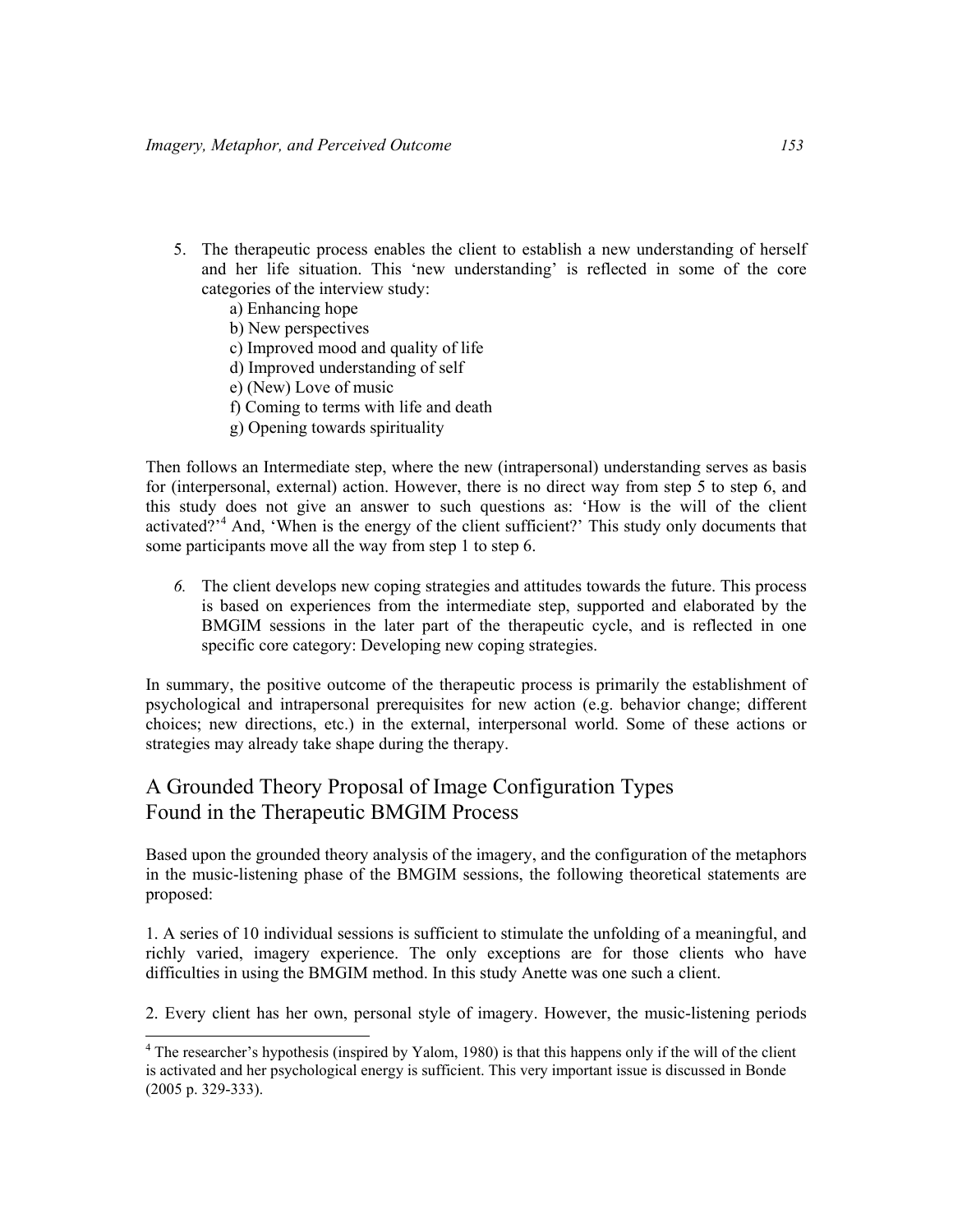unfolded within a limited spectrum of types, as reflected in the following core categories:

- Music-listening periods with complete narratives
- Periods composed of narrative sequences
- Periods dominated by bodily reactions
- Periods with no or very little imagery
- Mixed periods, composed of two ore more subcategories of experiences

3. Most music-listening periods are a mix of two or three types of music-assisted imagery experiences, as reflected in the following subcategories:

- Metaphorical fantasies
- Explorative imagery
- Episodes dominated by (inner) body work
- Thoughts, reflections and associations
- Meditations to music
- Transpersonal imagery

Based upon the various analyses undertaken in this study, the following summary statement is offered:

Cancer specific or related imagery is naturally and safely addressed and processed in BMGIM. Importantly, however, the participants' imagery was not dominated by issues related to cancer. Rather, existential issues related to being a person in a life transition period appear to be a more significant focus. Core images or metaphors emerge during the process, enabling the client to identify, creatively explore, and come to terms with core issues in their inner and outer life. Narrative configuration is a common feature. With some clients, imagery is only configured in episodes, typically framed by one piece of music. With other clients, whole sessions are configured as narratives (and the configuration may be continued over two or more sessions).

## DISCUSSION

This section begins with a discussion of the core categories constructed in the interview study. Then follows a discussion of the relevance of metaphor theory and narrative theory for BMGIM theory and practice, based on the results from the study of the imagery and the metaphors. Finally the proposed grounded theories are discussed, focusing on the question of validity and the possibilities of generalization.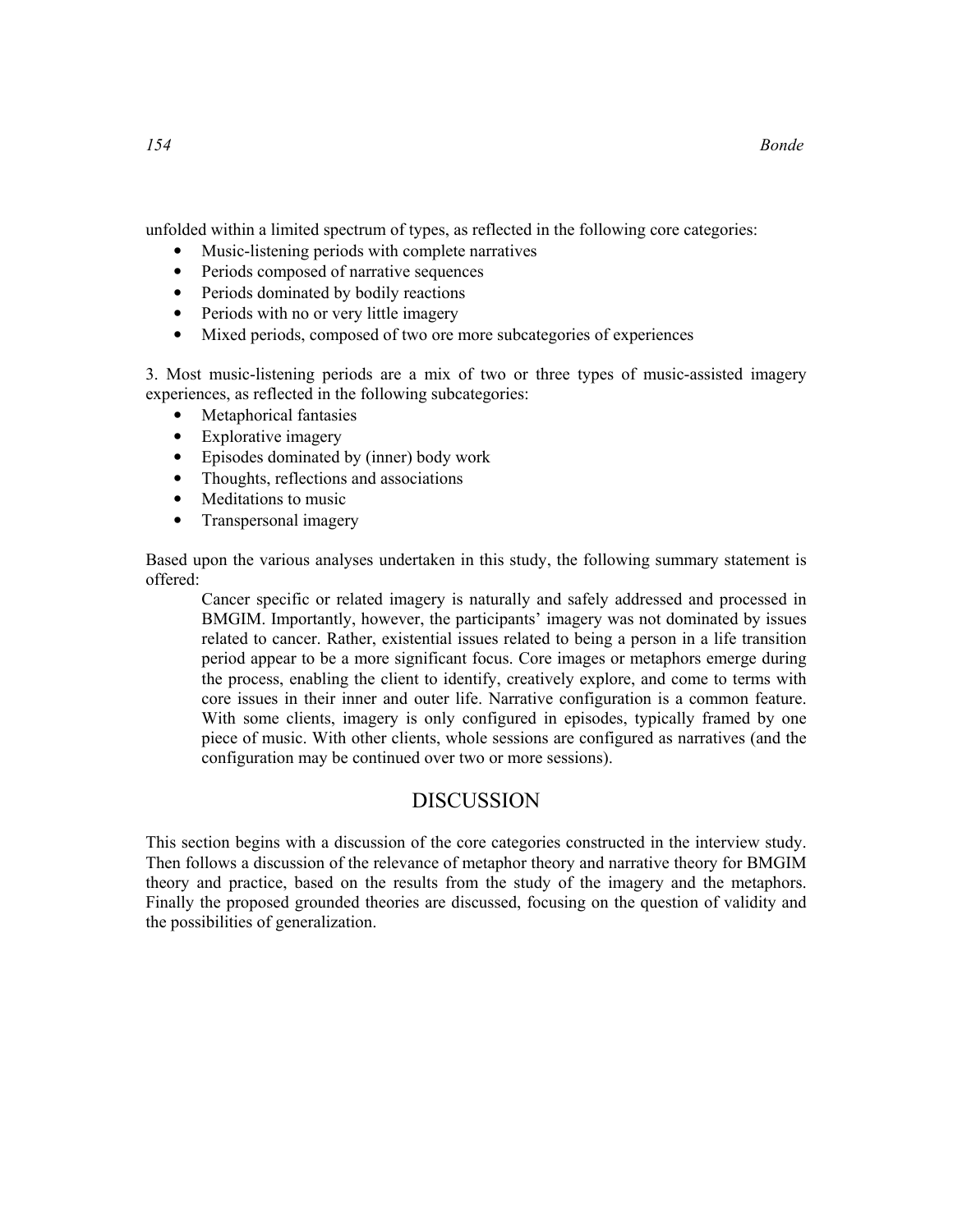-

## The Participants' Perceived Outcome of BMGIM Therapy — Clichés?

The interview study provided information on how clients experienced the BMGIM process, and how they perceived the outcome of the therapy. Domains of change or therapeutic outcome facilitated by BMGIM therapy were identified and described as core categories.

An obvious critical question must be raised: Are the proposed categories and theories in reality a repetition of clichés in the literature, rather than an original contribution to the development of theory and clinical practice? David Aldridge, at the 6th European Music Therapy Conference in Jyväskylä (2004), raised this problem<sup>5</sup>. He has also addressed this issue in a chapter from his seminal book on music therapy in medicine (Aldridge, 1996 pp. 111-147). In order to secure validity, the researcher(s) needs to provide "a strong, robust argument" (p. 124), establishing the premises of the work very clearly. In this way, trustworthiness in qualitative research is the ability "to show that the work is well grounded, to make transparent the premises that are being used, to develop a set of sound interpretations and relevant observations, and to make these interpretations credible"(p. 125). Applying these principles to grounded theory studies means that they must clarify how categories were identified and how they are synthesized in the theory. Aldridge developed a methodology for eliciting constructs and categories, based on Kelly's (1955) Personal Construct Theory. However, the categories of the interview study were not processed in this way, and this therefore takes us back to Aldridge's critical remark. Certainly, the core categories of the interview study are close to categories introduced by Aldridge (1996). He identifies "fostering hope", "improved mood", "reconstructing a positive sense of self", developing "a sense of a new identity", "stimulation of creativity", and "the need for faith in self, others and God" (pp. 210-242) as themes of music therapy in the treatment of life-threatening illness. But are these themes clichés? And, are the core categories of this study just repeating clichés?

I do not think so. In my opinion, the common features of core categories in this and other studies reflect the shared potential of creative, psychosocial interventions, as experienced and expressed verbally by participants. The wording or formulation of the categories may be more inventive or poetic than those found in this study. I think this is the case in the qualitative study by Short (2003), who identified five "Grand themes" in the reported BMGIM imagery of the participants in her study (post-cardiac surgery patients): "Looking through the frame", "Feeling the impact", "Spiraling into the unexpected", "Sublime plateau" and "Rehearsing new steps" (p. 101). However, core categories always represent the researcher's interpretation and wording of common themes in the experiential data. The suggested core categories in this interview study may not bring many new aspects to our knowledge of how music therapy, in this case BMGIM, may contribute to the recovery process of cancer survivors. On the other hand, they add to our knowledge base further information on the types of experiences patients have in music therapy, and how these patients experience the music therapy process. The similarities between interpretations of quantitative data add to the validity of categories.

<sup>&</sup>lt;sup>5</sup> Aldridge made the comment in a discussion following a presentation by Leslie Bunt, in which Bunt presented categorizations of cancer patients' experience of music therapy at Bristol Cancer Help Center (not yet published). The results of the Bristol study have many similarities to the categories identified in this study.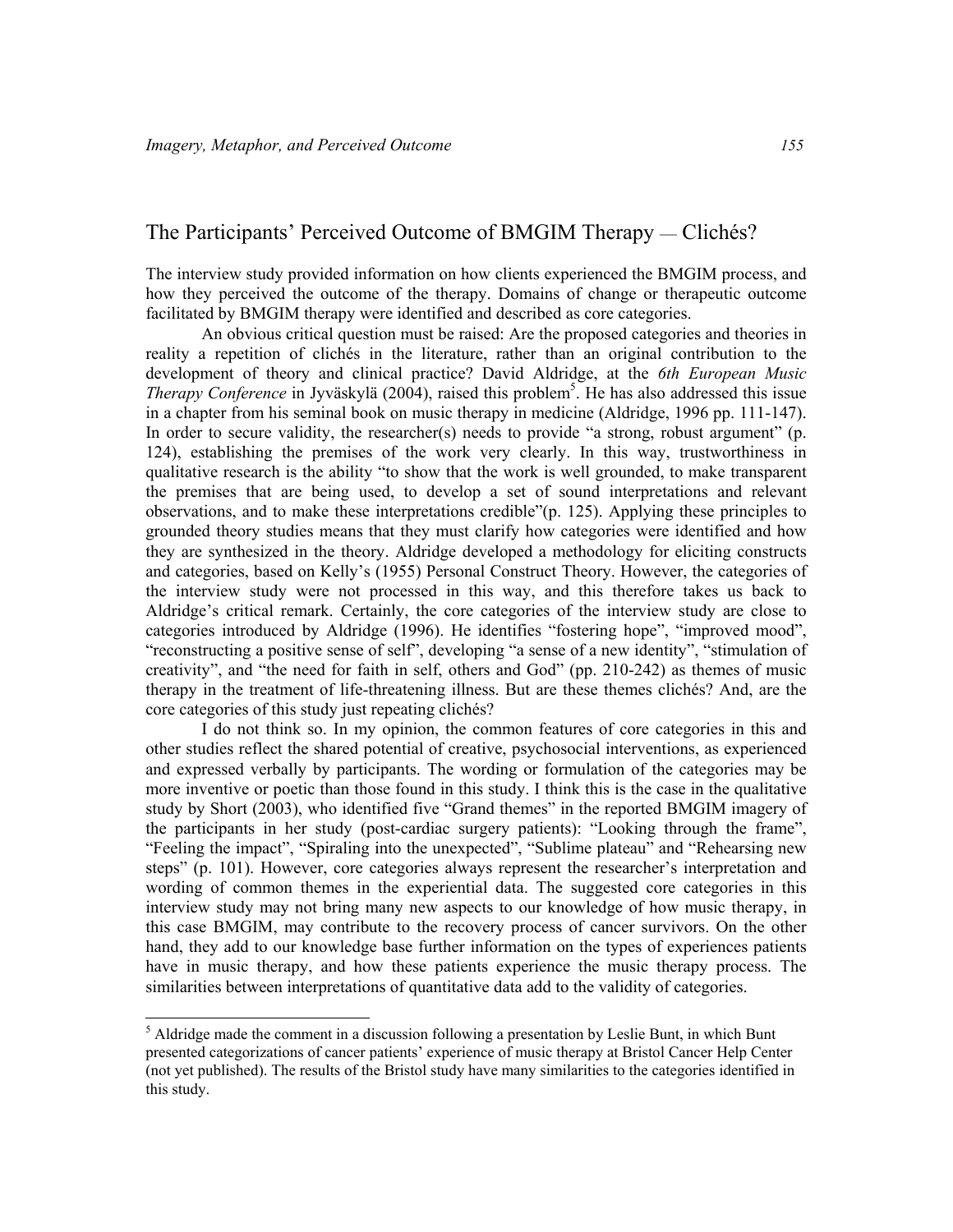## The Relevance of Metaphor Theory and Narrative Theory

The grounded theory portion of the imagery study was based upon open coding of the musiclistening periods of the BMGIM sessions. This resulted in the identification of six core categories and 18 subcategories describing the imagery experiences of the cancer patients, and these categories were included in a proposed grounded theory of image configuration types. The material was also examined from a theoretical point of view, including the use of preestablished categories and concepts such as metaphor, levels of metaphors, and narrative. Metaphor was suggested as the starting point for a narrative understanding of the BMGIM process. Metaphor theory and narrative theory in humanities and psychotherapy theory can connect BMGIM theory with current psychotherapeutic and psychological theories, enabling a dialogue and opening new theoretical vistas.

Based on Paul Ricoeur's (1978, 1984) hermeneutic theories of metaphor and narrative, Bonde (2000) suggested three levels of metaphors in BMGIM, exemplified by the clinical BMGIM literature. These levels were called 1) the narrative episode, 2) the narrative configuration of the ego and the self, and 3) the complete narrative.

In the study of the cancer survivors' imagery in the music-listening periods these metaphor levels were documented, and in the grounded theory study they were reframed as core categories and subcategories from the data. A summarizing discussion of the relevance of Ricoeur's theory to BMGIM theory follows after a brief discussion of how the three levels of metaphors and the categorization of the imagery may relate to existing categorizations of images and narrative structures.

## Levels of Metaphor and Imagery Categorization

As mentioned in the Results section, all categories of imagery suggested by Goldberg (2002), and 14 of Grocke's (1999) 15 categories were found in the material of this study. The main difference between these categorizations and the categories presented earlier in this study is that Goldberg's (2002) and Grocke's (1999) categorizations deal with image modalities and content at a descriptive level, while the categories suggested in this study also address imagery processes (also called configuration). The systems are not conflicting, but they have different foci, and the categorization suggested in this study is not merely descriptive; it is based on hermeneutic analysis.

All in all, it is evident that many different narrative matrices can be used to describe and understand the deeper meaning and dynamics in the processes of transformation in BMGIM. A more extensive theoretical suggestion would be that narrative matrices or structures are inborn potentials related to what Horowitz (1983) called the "image" and the "lexical" representational systems, and that "metaphor" is the bridge between these systems. In this way, it is the basic component of the healing narrative, rooted in the non-verbal image experience.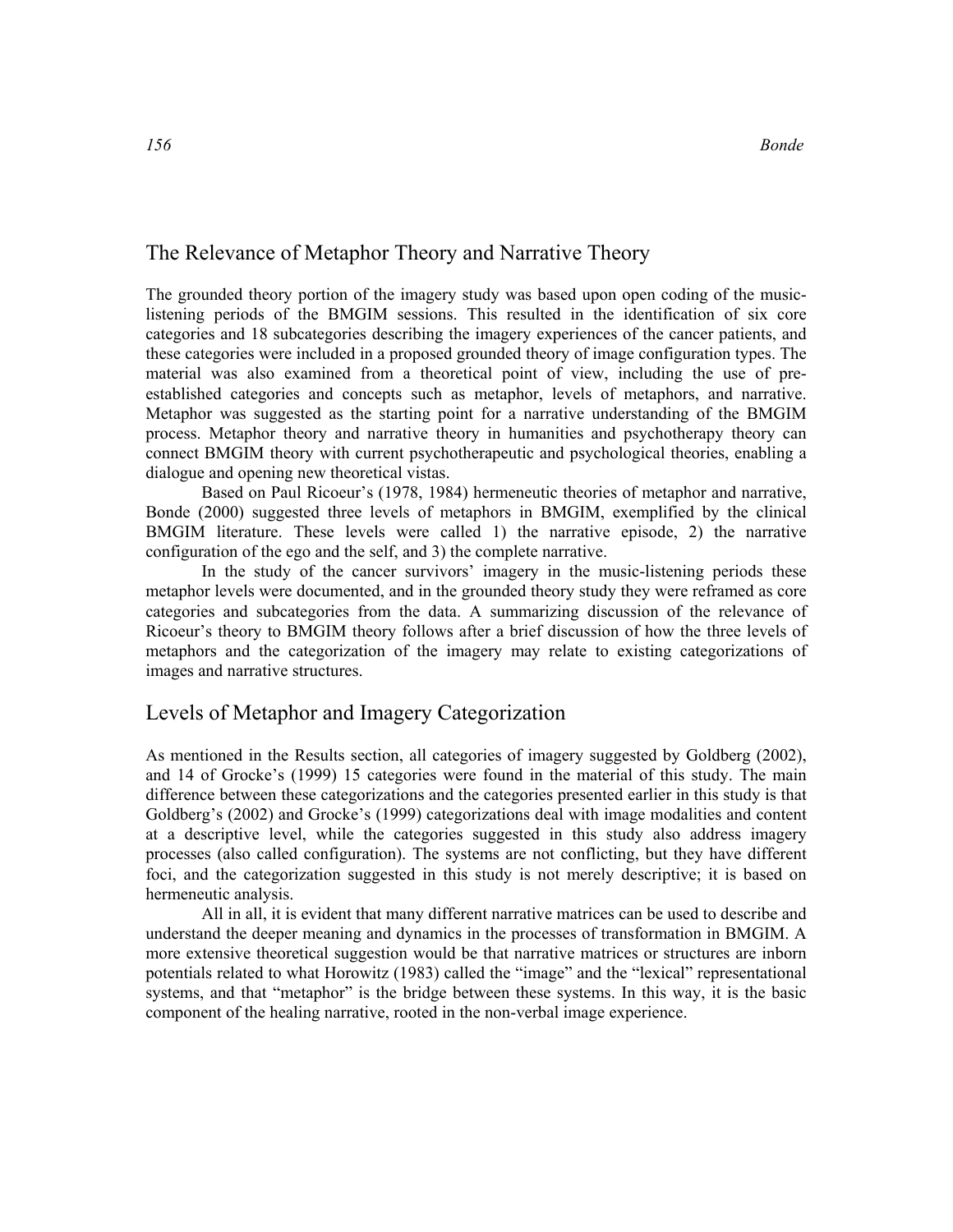In many BMGIM sessions, images and metaphors just "pop up" and disappear<sup>6</sup>, or smaller, well-defined but isolated narrative episodes organically configure (level one or two in the suggested three-level model). These very common features are reflected in the image categorization systems of Goldberg (2002) and Grocke (1999). In this study, examples of levels two and three in the author's model have illustrated the relevance of Ricoeur's (1978, 1984) theories in BMGIM. It has been documented that narrative episodes and complete narratives are configured spontaneously in the music listening periods by these cancer patients. Transformations following the well-known narrative rules of hero(ine) myths and fairy tales were identified in case studies of these patients (narrative levels two and three), although these have not been specifically documented here (see Bonde 2005, 2005a). Configuration in this more elaborate narrative form highlights the element of the "plot," perhaps the most important element in Ricoeur's (1984) narrative theory. The "emplotment" concept has a special relevance in psychotherapy, because it brings new clarity to the client's problems and life story.

It would also have been possible to use the metaphor theory of Lakoff and Johnson (1980, 1999), or the clinical perspective of psychotherapist Siegelman (1990) to go deeper into the analysis of these discrete metaphors. However, this would still be an investigation on only one or two of the three levels suggested. The strength of Ricoeur's (1978, 1984) theory is that it encompasses all three levels and gives a satisfactory explanation of how metaphors are configured into narratives, and why they are comprehensible and productive to clients. As Polkinghorne (1988) writes: "The effectiveness of narrative truth is linked more to its persuasiveness than to its truth". The BMGIM experience can be very persuasive – as documented in this study. In experiential therapy insight is an integration of cognitive and emotional recognition:

"Psychoanalysis is not merely the listening to an analysand's story. It is a dialogue through which the story is transformed. The plot brought by the analysand lacks the dynamic necessary to create a sequence, or design, that integrates and explains. The fuller plot constructed by the analytic work leads to a more dynamic, and thus more useful, plot which serves as a more powerful shaping and connective force. The new story must above all be hermeneutically forceful and must carry the power of conviction for both its tellers and its listeners" (Polkinghorne, 1988 p. 179).

Based on this study, a "new story" is also the goal of reconstructive BMGIM therapy. However, a defining difference between the narrative in psychoanalysis and BMGIM is that the BMGIM therapist would never make "authoritative" interpretations or retell the story of the client, even if that could be considered helpful. In BMGIM, the work is performed by the client. S/He provides the metaphors, and assisted by the music and therapist, s/he may construct a new plot and configure the story anew. Formulated as a Ricoeur (1984) paraphrase: The narrative opens a world we can live in. It reconstructs our world of action. And, it attempts to solve our problems by indicating possibilities for a better life. Ricoeur (1984) identified the mimetic structure and dynamics of the narrative. This structure and dynamic are also found in the BMGIM session, and Ricoeur's (1984) theories and concepts have proven useful in the imagery analysis.

-

<sup>&</sup>lt;sup>6</sup> Examples of this can be seen in the imagery experiences of participants in this study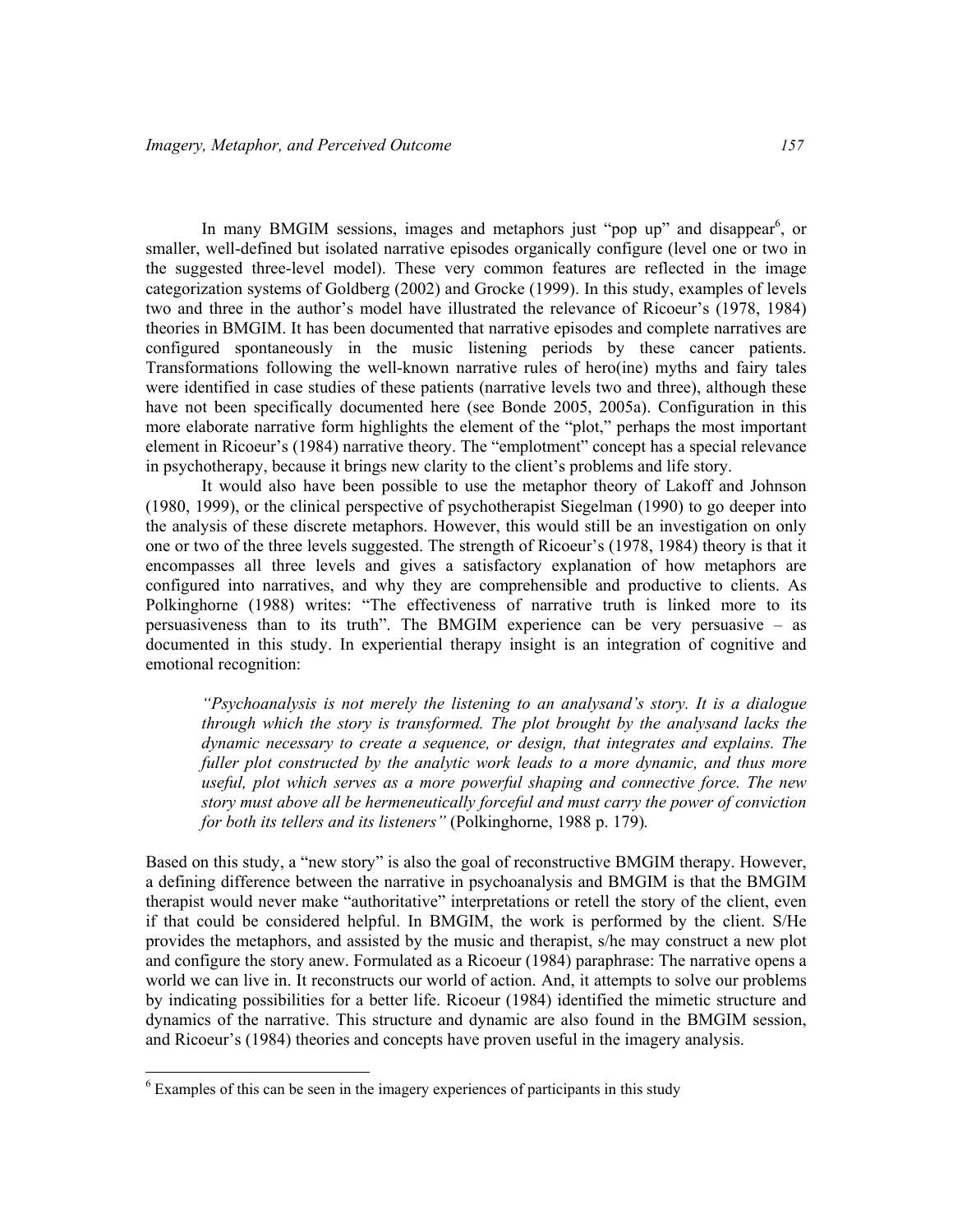On a meta-theoretical level, however, it is important to stress that in a phenomenological-hermeneutical study such as the current one, the process of understanding is always more important than the results of the investigation (Alvesson & Sköldberg, 2000). Even if interpretations appear as more or less solid results of a structured and clear analytic procedure, these results are always provisional, more or less opaque snapshots of moments in a process with a long prehistory and an unknown future. The process of understanding itself, and its implications for future investigations in the field, is the primary goal of such a study. In this study it was obvious that the participants' imagery style and the types of imagery configurations were highly idiosyncratic and personal. The analytic procedures and hermeneutic interpretations of the imagery presented here are at least as interesting from a methodological point of view as from a strict "outcome oriented" point of view, since results of future studies may vary highly as to content categories of the imagery.

## The Proposed Grounded Theories: Generalizations

"Theoretical sensitivity" is an important feature of grounded theory research, one that allows for generalizations across populations and methods of therapy. This sensitivity is based on existing literature and the researcher's professional and personal experience. "It is not to see something first but to establish solid connections between the previously known and the hitherto unknown that constitutes the essence of specific discovery" (Seley, 1956 p. 69 cited in Strauss & Corbin, 1995 p. 44). This leads to another critical validity question: Is it possible to make analogical or theoretical generalizations beyond the scope of the present study? Smaling (2003) discusses the problem of case-to-case generalization. He suggests that when inductive generalization (e.g. statistical generalization) is not possible or sufficient, explicit analogical generalization may be used. He suggests six criteria to evaluate analogical argumentation:

1. The relative degree of similarity (more similarities than differences)

2. The relevance for the conclusion (similarities are more relevant for the conclusion than differences)

3. Support by other, similar cases (in the case load)

4. Support by means of variation

5. The relative plausibility of the conclusion on its own (a probable conclusion enhances the validity of analogical reasoning).

6. Empirical and theoretical support (from the literature)

Smaling defines "analogical generalization" as good analogical reasoning when research results from one case are to be generalized to another case. Yin (1994) used the concept "analytical generalization" to characterize the process in which a theory proposed in one case becomes a vehicle for generalization to other studies that have not been studied. Smaling (2003) suggests "theory-carried generalization" as a more precise term for this type of generalization, where the purpose is to cover the variation between cases, and is based on inductive reasoning. It implies that the researcher knows in which sort of cases the theory will probably hold. "Good analogical reasoning is of special importance for diverse forms of generalization" (p.10).

The proposed grounded theories covering the experiences of six participants in this study may be transferred to similar cases by the researcher – or by the reader – through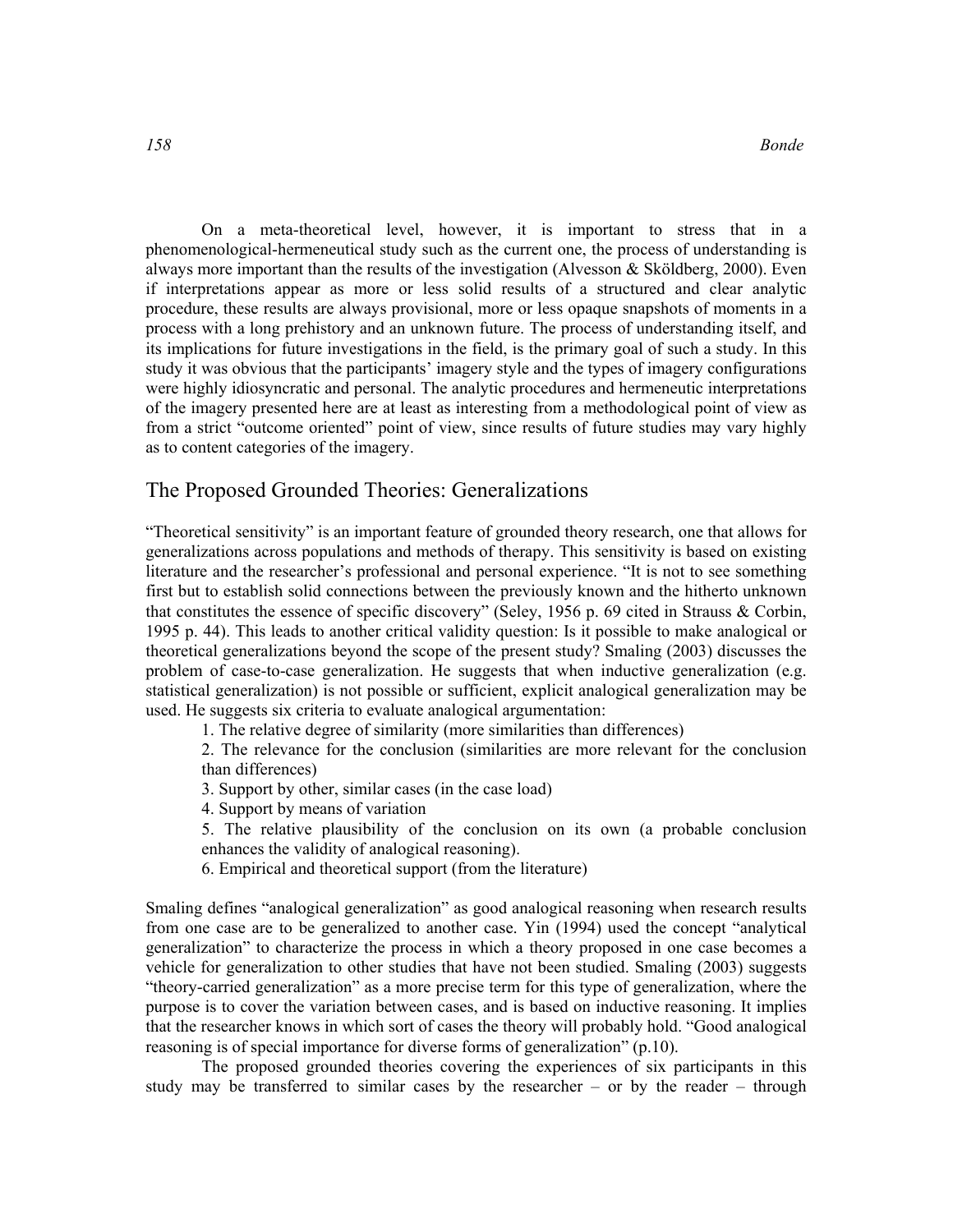analogical generalization. The interview study and the case study have invited the researcher to reflect on how the results of this study may have broader implications for the applicability of BMGIM therapy. The discussion above, of how BMGIM may have influenced the participants' ability to change, is one possible theoretical generalization of the findings of the study.

Continuing the theme of generalizations from the current study, it is interesting to compare the grounded theories proposed here with the findings of Moe (2002), who investigated Guided Music and Imagery (GMI) with schizotypal patients in a psychiatric hospital. Even if the population and group format of Moe's study are very different from the present study, there are some similarities in the proposed categories and theory. Moe found that restitutional moments supported by the GMI therapy occurred at four specific levels: cognitive, emotional, interpersonal and as "images which express core problems" (Moe, 2002 p. 157). Categories on the cognitive level include self-knowledge, efforts to solve problems, and improved self-coherence. Categories on the emotional level included the "installation of hope", "feeling the feelings", and the "ability to contain ambivalent emotions." Moe's theoretical proposition is that GMI facilitates a development from concrete to abstract thinking through the enhancement of symbolic self-representation in the music and imagery experiences. "The role of the music is partly to function as a safety-providing factor, and thereby a structuring element, and partly as a projection screen" (p. 159). "The image formation symbolizes the patient's inner object (con)figurations, and the development of the patient is reflected in the transformation and reconfigurations of the images" (p. 161). The ego strength of the participants and their 'defensive maneuvers' in the present study was at a very different level. Using Wilber's (1999) Fulcrum model<sup>7</sup>, Moe's patients can be described at level two, with severe psychological and interpersonal problems requiring structuring-building techniques, while the participants in this study can be described at level five and six, with identity problems being addressed through introspection and existential therapy. And yet, there are similarities in the categories and in the therapeutic function of music and imagery identified in both studies. Improved self-knowledge, the installation of hope, and the emergence of core metaphors are common factors in the musicimagery experience.

#### Summary

-

This study documented how six cancer survivors experienced the BMGIM process, and how they perceived the personal outcome(s) of their therapy. It also documented how the musiclistening periods of the sessions could be described as experiential processes of narrative configuration. Through grounded theory analyses of the interviews and the music-listening periods, types of perceived psychosocial outcome and types of observed imagery experiences were identified and described. Based upon these analyses, a grounded theory of developmental steps in the therapeutic BMGIM process, and of image configuration types in the musiclistening periods, was presented and discussed.

 $<sup>7</sup>$  It would be possible to relate the proposed theory to relevant psychological theories, not only to</sup> Wilber's Fulcrum Model (Wilber, 1999; see Bonde, 2001), but also to Kohut's theory of music as selfobject (Sand &Levin, 1992). It is not possible to go into such a discussion here, but it is my impression that the proposed theory is not in conflict with either of the theories mentioned.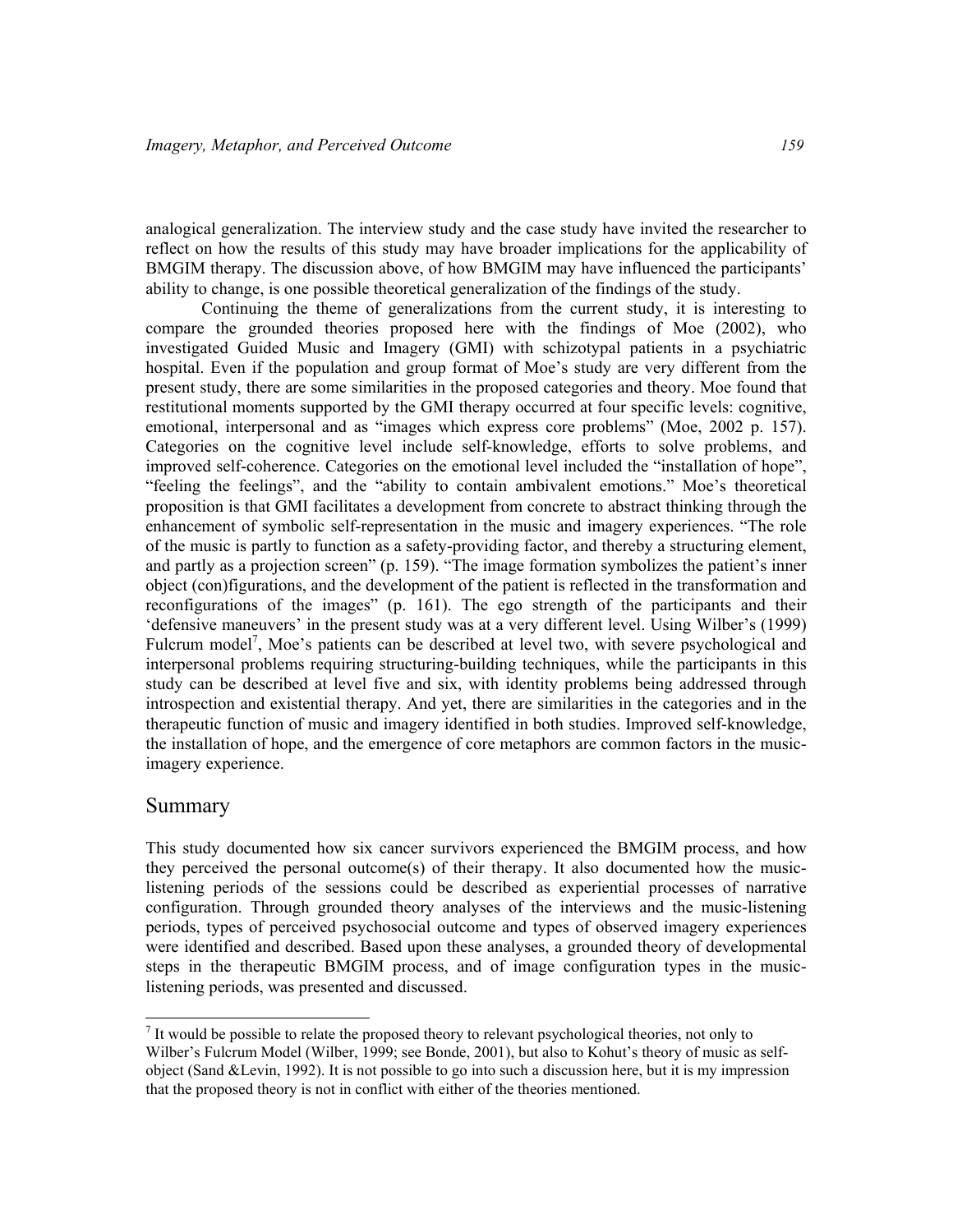#### **REFERENCES**

- Abrams, B. (2002). Definitions of Transpersonal BMGIM Experience. Nordic Journal of Music Therapy 11(2), 103-126.
- Abrams, B. (2001). Music, cancer, and immunity. Clinical Journal of Oncology Nursing, 5(5), 222-4.
- Aldridge, D. (1996). From out of the Silence: Music Therapy Research and Practice in Medicine. London: Jessica Kingsley Publishers.
- Aldridge, D. (1994). Unpublished remarks.  $6<sup>th</sup>$  European Music Therapy Conference. Jyväskylä, Norway.
- Alvesson, M. & Sköldberg, K. (2000). Reflexive methodology: New vistas for qualitative research. London: Sage.
- Association for Music and Imagery (AMI) (1990). Minutes from business meeting, Blue Mountain Lakes, NY.
- Bonde, L. O. (2000). Metaphor and Narrative in Guided Imagery and Music. Journal of the Association for Music and Imagery, 7, 59-76.
- Bonde, L. O. (2001). Towards a Meta-theory of Music Therapy? An Introduction to Ken Wilber's Integral Psychology. Nordic Journal of Music Therapy, 10(2), 176-187.
- Bonde, L. O. (2005). The Bonny Method of Guided Imagery and Music with Cancer Survivors. A Psychosocial Study with Focus on the Influence of Music Therapy on Mood and Quality of Life. Ph.D. Dissertation. Aalborg University.
- Bonde, L.O. (2005a). "Finding a New Place…" Metaphor and Narrative in one cancer Survivor's BMGIM Therapy. Nordic Journal of Music therapy, 14(2), 137-153
- Bonde, L. O. (in press). "To draw from bits and pieces a more supportable narrative" An introduction to Paul Ricoeur's theory of metaphor and narrative and a discussion of its relevance for a hermeneutic understanding of music-assisted imagery in The Bonny Method of Guided Imagery and Music (BMGIM). Canadian Journal of Music Therapy.
- Bonny, H. (1978). GIM Monograph #2: The role of tape music programs in the GIM process. Salina, KS: Bonny Foundation.
- Bonny, H. L. & Bruscia, K. E. (1996). Music for the Imagination: Rationale, implications and guidelines for its use in Guided Imagery and Music (GIM). Santa Cruz, CA: Association for Music and Imagery.
- Bonny, H. L. & Mardis, L. K. (2001). Music resources for GIM facilitators. Core Programs and discography of core programs. Olney, Maryland: Archedigm Publications.
- Bruscia, K. E. (1998). An introduction to music psychotherapy. In K. E. Bruscia (Ed.) The dynamics of music psychotherapy. Gilsum NH: Barcelona Publishers.
- Burns, D. (1999). The effect of the Bonny Method of Guided Imagery and Music on the quality of life and cortisol levels of cancer patients. Ph.D. dissertation. University of Kansas: Department of Music and Dance.
- Burns, D. S. (2001). The effect of the Bonny Method of Guided Imagery and Music on the mood and life quality of cancer patients. Journal of Music Therapy, 38(1), 51-65.
- Cantril, H. (1965). The pattern of human consciousness. New Brunswick: Rutgers University Press.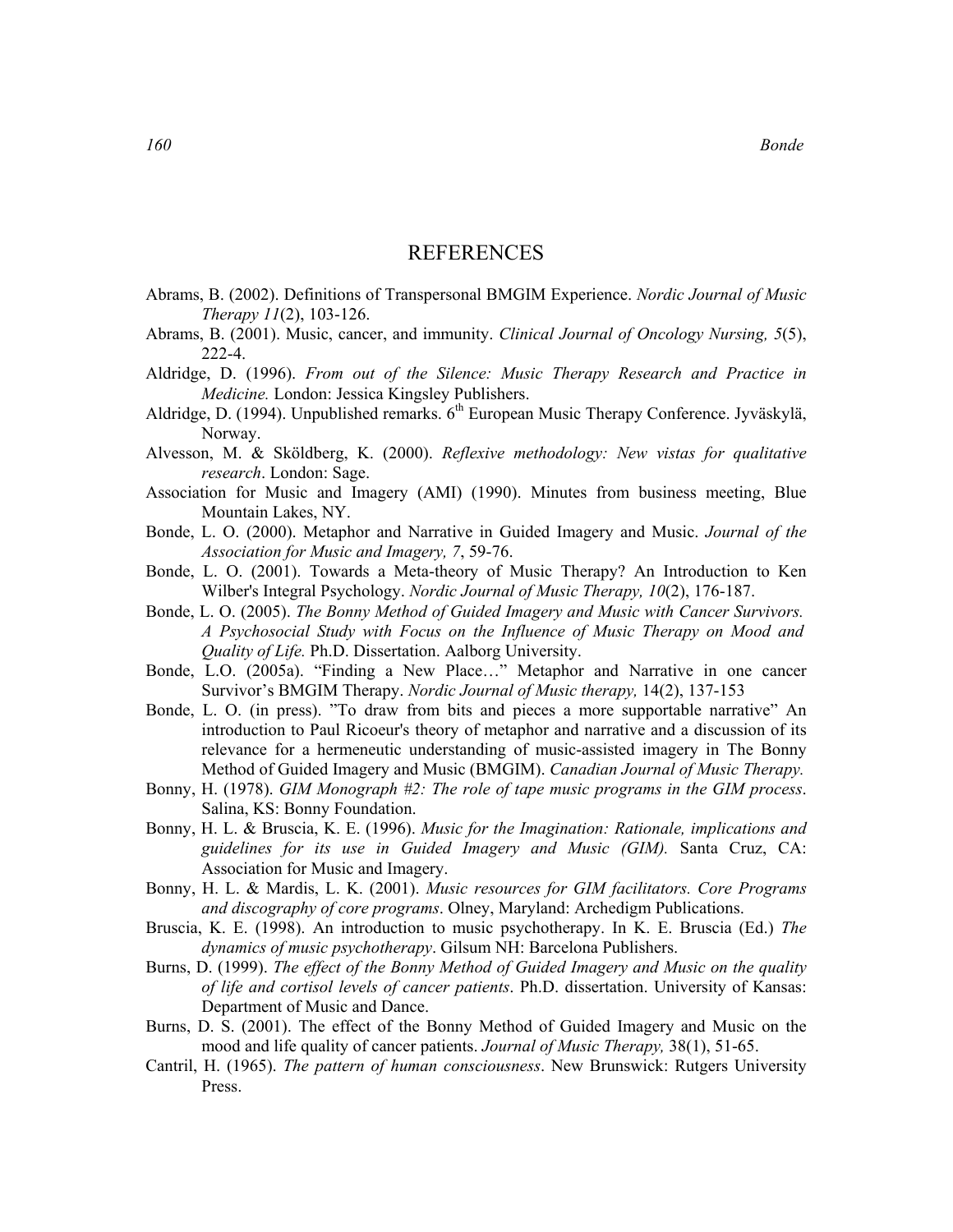- Clark, M. F. (1995). The therapeutic implications of the hero's myth in GIM therapy. Journal of the Association for Music and Imagery, 4, 49-65.
- Creswell, J. W. (1995). Qualitative inquiry and research design. Choosing among five traditions. Thousand Oaks, CA: Sage Publications
- Glaser, B. G. & Strauss, A. L. (1967). The discovery of grounded theory strategies for qualitative research. New York: Aldine Publishing Co.
- Grocke, D.E. (2002). The Bonny music programs. In K.E. Bruscia & D.E. Grocke (Eds.). Guided imagery and music: The Bonny method and beyond. Gilsum, NH: Barcelona Publishers.
- Goldberg, F. S. (2002). A holographic field theory model of the Bonny Method of Guided Imagery and Music (BMGIM). In K. E. Bruscia & D. E. Grocke (Eds.). Guided imagery and music: The Bonny method and beyond. Gilsum NH: Barcelona Publishers.
- Grocke, D.E. (1999). A phenomenological study of pivotal moments in guided imagery and music (GIM) therapy. PhD dissertation. Melbourne: University of Melbourne.
- Hale, S. (1992). Wounded woman: The use of guided imagery and music in recovering from a mastectomy. Journal of the Association for Music and Imagery 1, 99-106.
- Horowitz, M. (1983). Image formation and psychotherapy (revised edition). New York: Jason Aronson.
- Kelly, G. (1955). The psychology of personal constructs. New York: W.W. Norton.
- Lakoff, G. & Johnson, M. (1980). *Metaphors we live by*. Chicago IL: The University of Chicago Press.
- Lakoff, G. Johnson, M. (1999). Philosophy in the flesh: The embodied mind and its challenge to western thought. New York: Basic Books.
- Larsen, P. H. (2003). De levende billeders dramaturgi I-II. Copenhagen, DR Multimedie.
- McKinney, K. Clark, M. (in press). The effect of the Bonny Method of Guided Imagery and Music on distress, life quality, and endocrine hormone levels in women with nonmetastatic breast cancer: Pilot Study Report 1998-2002. Baltimore, MD: Center for Health Enhancement, St. Joseph Medical Center.
- Moe, T. (2002). Theory about the relationship between self-objects, psychological defense maneuvers and restoring factors in receptive music therapy Inspired by GIM. Nordic Journal of Music Therapy 11(2), 152-166.
- Pienta, D. (1998). The effects of Guided Imagery and Music on the self-esteem and well-being of cancer survivors. Unpublished document.
- Polkinghorne, D. (1988). Narrative knowing and the human sciences. New York: SUNY Press.
- Ricoeur, P. (1978). The rule of metaphor. Multi-disciplinary studies of the creation of meaning in language. London: Routledge & Kegan Paul.
- Ricoeur, P. (1984). Time and narrative: Threefold Mimesis. Time and Narrative Vol. 1. Chicago, IL: The University of Chicago Press.
- Robson, C. (2002). Real world research. A resource for social scientists and practitionerresearchers Oxford: Blackwell Publishing.
- Rosenberg, M. (1979). Conceiving the self. Malabar, FL: Robert E. Grieger.
- Shaw, M. L. G. & Gaines, B. R. (1993). RepGrid (Version 2.1b) [Computer software]. Calgary, Canada: Centre for Person-Computer Studies.
- Short, A. E. (1997). Jungian archetypes in GIM therapy: Approaching the client's fairytale.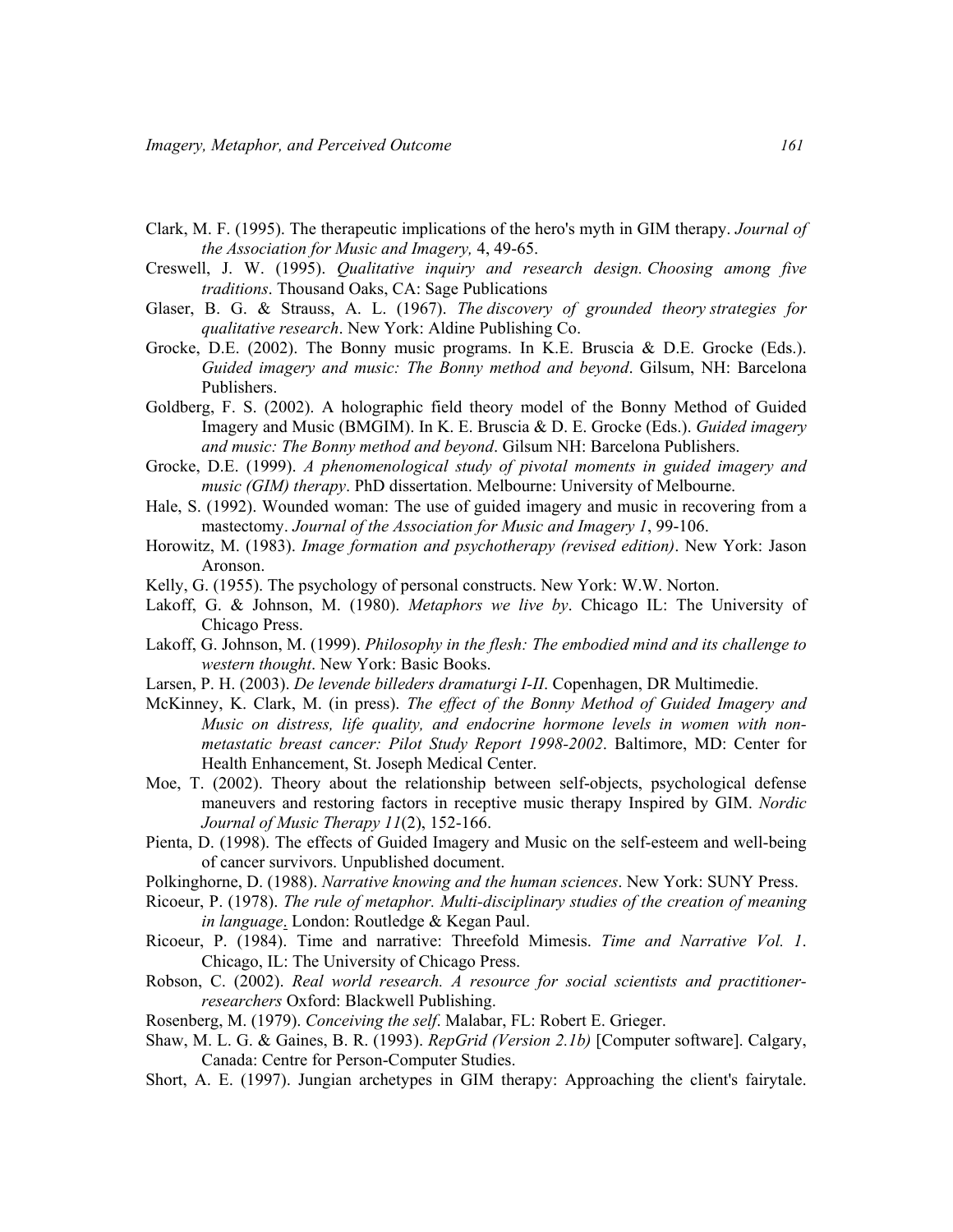Journal of Music and Imagery 5, 35-49.

- Short, A. (2003). Holistic aspects of rehabilitation post-cardiac surgery in the Bonny Method of Guided Imagery and Music. Ph.D. dissertation. Sydney: University of Technology.
- Siegelman, E. Y. (1990). Metaphor and meaning in psychotherapy. New York: The Guildford Press.
- Smaling, A. (2003). Inductive, analogical, and communicative generalization. International Journal of Qualitative Methods, 21.
- Smeijsters, H. (1997). Multiple perspectives. A guide to qualitative research in music therapy. Gilsum, NH: Barcelona Publishers.
- Strauss, A. L. & J. M. Corbin (1995). Grounded theory in practice. London: Sage Publications.

Tesch, R. (1990). Qualitative Research: Analysis Types and Software Tools. Sage: London.

- Ventre, M. (2002). The individual form of the Bonny Method of Guided Imagery and Music (BMGIM). In K. E. Bruscia & D. E. Grocke (Eds.) Guided imagery and music: The Bonny method and beyond. Gilsum NH: Barcelona Publishers.
- Wesley, S. B. (1998-1999). Music, Jung, and making meaning. Journal of The Association for Music and Imagery, 6, 3-14.
- Wilber, K. (1999). Integral Psychology. The collected works of Ken Wilber, volume 4. Boston: Shambhala.
- Yalom, I. D. (1980). *Existential psychotherapy*. New York: Basic Books.
- Yin, R. K. (1994). Case study research. Designs and methods. Thousand Oaks: Sage Publications.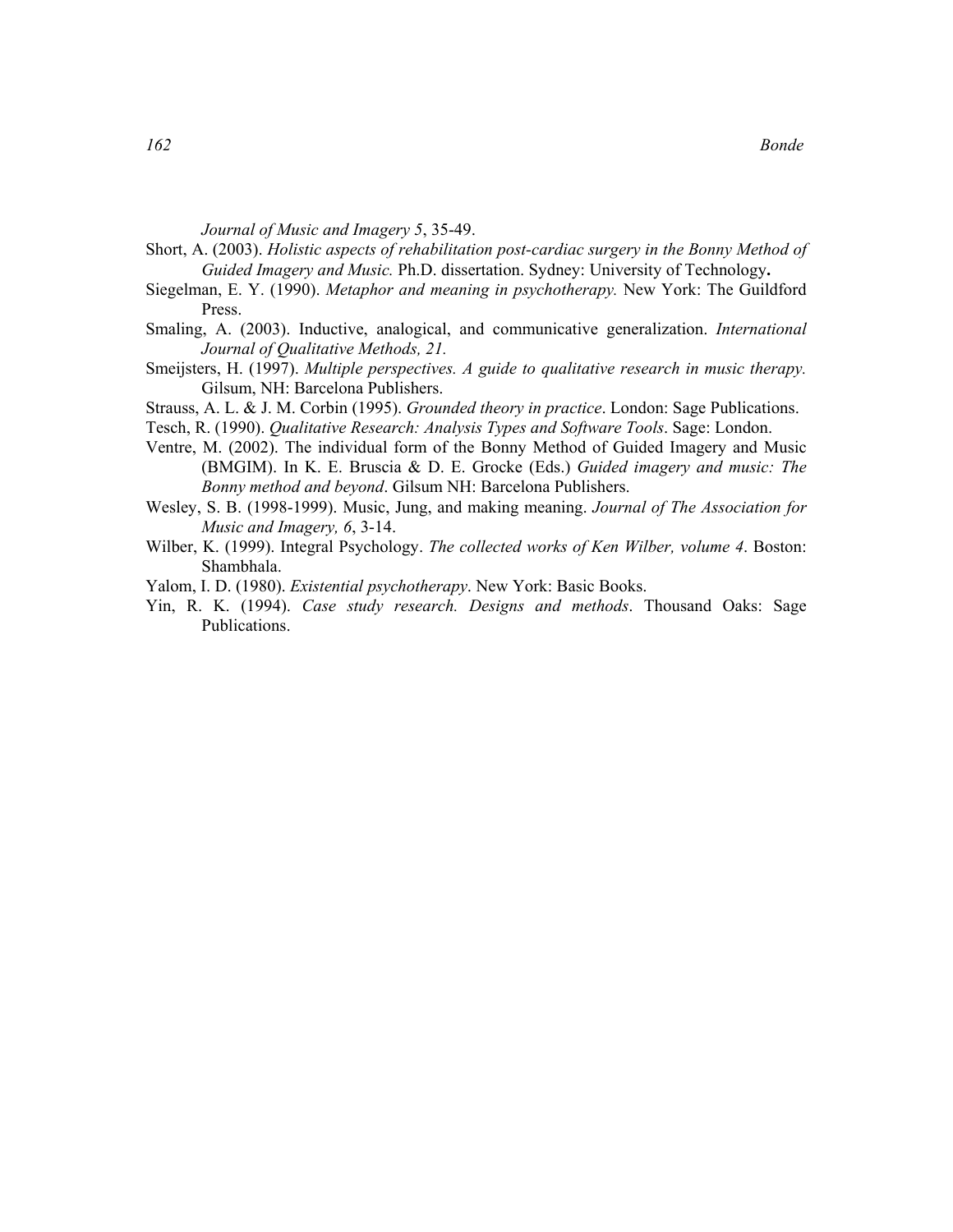## APPENDIX 1 Session Notes: Inge (Session 2)

The five-row format constructed below gives an overview the BMGIM session material of one participant.

| Prelude - Focus                       | $#1$ $\rightarrow$ the images are different from meditation |
|---------------------------------------|-------------------------------------------------------------|
|                                       | images. Other 'rooms' in me – they are                      |
|                                       | valuable! Makes sense.                                      |
|                                       | FOCUS: Give me power!                                       |
|                                       | What does power mean to you? Calmness,                      |
|                                       | strength, being in my own space; get rid over               |
|                                       | over-responsibility and what my head tells me.              |
|                                       | Images from #1                                              |
| Induction                             | Let your outer life withdraw. Find your center.             |
|                                       | Concentrate on your breathing. Imagine the                  |
|                                       | cornfield, the falling leaves, the colors, the soft         |
|                                       |                                                             |
|                                       | red carpet -> your own space.                               |
| Music                                 | 1.Rhosymedre                                                |
|                                       | 2. Berlioz x 2                                              |
|                                       |                                                             |
|                                       | 3. Puccini                                                  |
|                                       | 4. Massenet                                                 |
|                                       | 5.Canteloube                                                |
|                                       | 6.Rhosymedre                                                |
|                                       |                                                             |
|                                       | $30' + 29'$ (Postlude)                                      |
| Imagery (summary with core images and | Gentle music. caring. feel sad, because I<br>$l_{\cdot}$    |
| important statements underlined)      | need comfort and nurturing so much.                         |
|                                       | Wrapped up like in a pupa.                                  |
|                                       | A steep cliff at the sea in GB. Stands<br>2.                |
|                                       | steady in the wind. Enjoy it! Cannot be                     |
|                                       | knocked down. A dark cloud is                               |
|                                       | threatening. It is swept away. Predestined                  |
|                                       | to do that. Comfort and hope // (At second                  |
|                                       | entry of theme: deep breathing).                            |
|                                       | Wonderful. Contrary emotions in the                         |
|                                       | music. The singers are 10 meter high! The                   |
|                                       | $choir - and me as a small stone in front of$               |
|                                       | it. My place just as important as and                       |
|                                       | everybody knows that! That's heartening.                    |
|                                       | Standing at the ground, heartened? Yes,<br>3.               |
|                                       |                                                             |